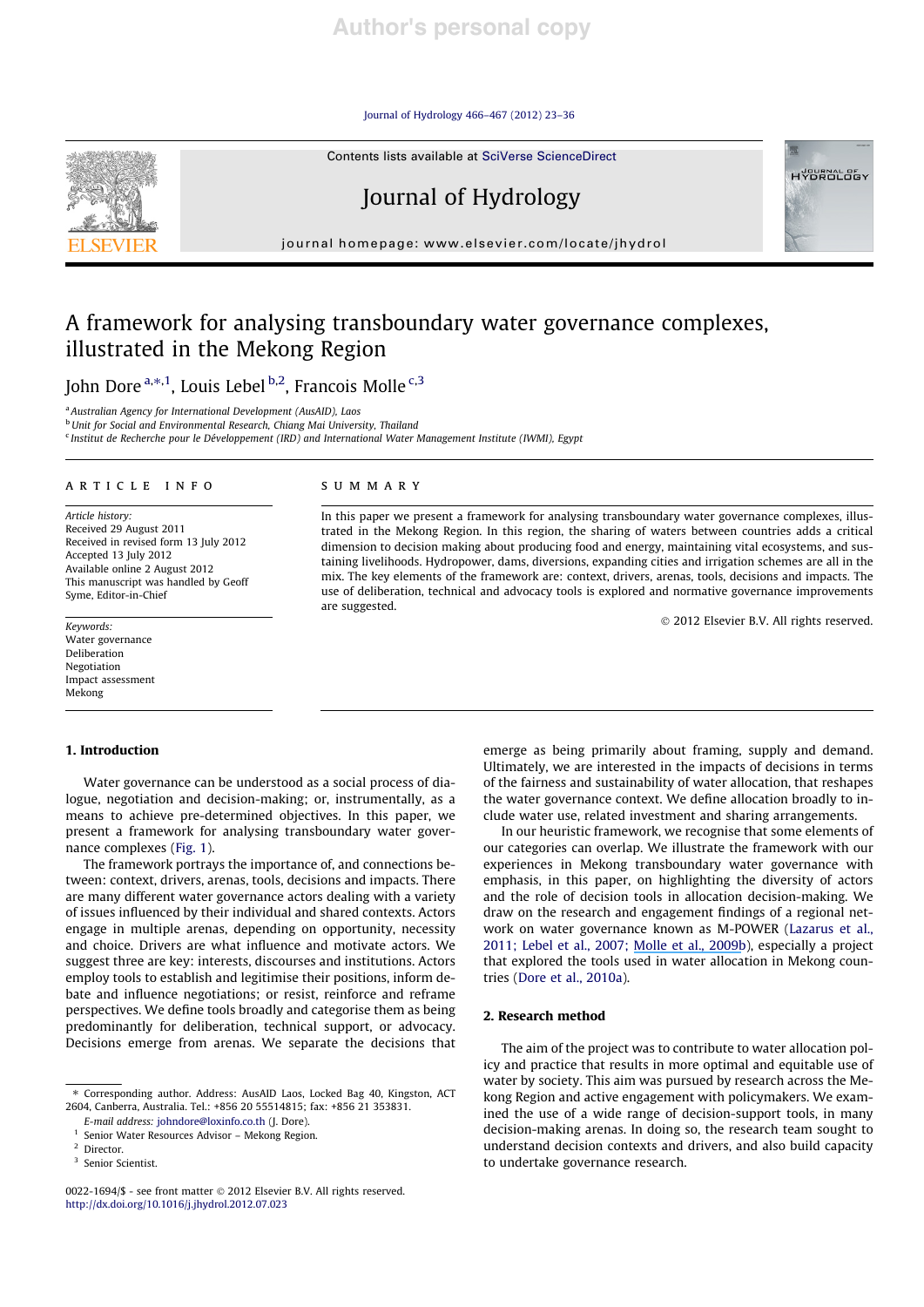

Fig. 1. Framework for analysing transboundary water governance complexes.

The team explored how tools have been used in different places and political arenas in the Mekong Region to govern water. The tools examined included: multi-stakeholder platforms, scenario building, cumulative impact assessment, strategic environmental assessment, environmental flows, hydrological modelling, and lobbying campaigns.

This paper is drawn largely from the project but only covers part of the research findings in the 26 working papers, most of which are proceeding through to formal publication (including: Dore, 2010; Dore and Lebel, 2010; Floch and Blake, 2011; Johnston and Kummu, 2012; Keskinen, 2012; Keskinen et al., 2012; Lazarus et al., 2012; Suhardiman et al., 2012). The project involved 52 researchers from 15 countries, including five Mekong countries.

#### 3. The Mekong transboundary water governance complex

#### 3.1. Context

Water resources lie at the heart of development in the Mekong Region (Fig. 2). This region refers to: the territory, ecosystems, people, economies and politics of Cambodia, Laos, Myanmar, Thailand, Vietnam and China's Yunnan Province [\(Kaosa-ard and Dore, 2003\)](https://www.researchgate.net/publication/279524722_The_governance_of_increasing_Mekong_regionalism?el=1_x_8&enrichId=rgreq-ac654145bd4298acd038cc0cce53725d-XXX&enrichSource=Y292ZXJQYWdlOzIzMzc5NjEwMTtBUzoxNzY0NDA2NTgxMTI1MTJAMTQxOTA3ODEzOTI4MQ==) and is home to about 260 million people. Future quality of life in the region is strongly linked to the choices made about sharing, developing and managing water to: produce food and energy, maintain vital ecosystems, and sustain livelihoods. Many water resource projects have been completed, are underway, or are being planned. Dams, river diversions, inter-basin transfers, thirsty cities and irrigation expansion are all in the mix. While some projects have been celebrated, others are subject to disputes and protests. The transboundary and interconnected nature of the Mekong's waters adds a critical dimension.

There are many rivers in the Mekong Region, but the iconic Mekong River can be used to illustrate many water governance issues. It is the epicenter of contemporary debates about water resource development in the wider region. It is the longest river in Southeast Asia with an estimated length of nearly 4900 km. The Mekong is the eight largest (in terms of the amount of water), and twelfth longest river in the world. The Mekong River is an international river. It begins in mountains on the northeastern rim of the Tibetan Plateau in wetlands situated about 5000 m above sea level. For nearly 2200 km it flows through Chinese territory in Qinghai, Tibet and Yunnan. During its first 1000 km the river travels in a southerly direction in rough parallel with the Salween and Yangtze rivers which originate in the same highlands. By the time the river leaves China the altitude has fallen to about 400 m above sea level (Daming and Kung, 1997; Hori, 2000). The river then winds its way for just over 2700 km through Myanmar, Laos, Thailand, Cambodia and Vietnam, before spilling into the South China Sea.

Leaders of Mekong countries are aware their countries' destinies are entwined and will be partly shaped by the way increased cooperation of the past 20 years is extended into the realm of water resources development on the Mekong River (MRC, 2011b), but also on other transboundary rivers, such as the Irrawaddy, Salween and Red. The Mekong Region's waterscapes are being contested (Molle et al., 2009c) evincing a confrontation of interests and worldviews that are hard to reconcile despite a fresh rhetoric of tradeoffs, benefit sharing and win–win solutions. Dams that are ''powering progress'' and publicly justified by reference to development aspirations and poverty alleviation might well, simultaneously, jeopardise food security and the livelihoods of the poorest by harming the extraordinarily bountiful wild fisheries ([Barlow et al., 2008](https://www.researchgate.net/publication/237347159_How_much_of_the_Mekong_fish_catch_is_at_risk_from_mainstream_dam_development?el=1_x_8&enrichId=rgreq-ac654145bd4298acd038cc0cce53725d-XXX&enrichSource=Y292ZXJQYWdlOzIzMzc5NjEwMTtBUzoxNzY0NDA2NTgxMTI1MTJAMTQxOTA3ODEzOTI4MQ==)).

A major challenge for Mekong water governance is the complexity of societies, economies and ecologies, in a region ''where nothing is as it seems'' (Hinton, 2000). In contrast, analysis and planning is often based on ''state simplifications'' (Scott, 1998) that are confounded as people continue to make autonomous decisions, wherever possible. Spatial differences in wealth, job opportunities, resource endowments, environmental degradation, business regulation, law enforcement and political freedom result in flows of people and capital. These flows reshape societies and economies and usually add further pressure to natural resources, including rivers and ground water. Understandings of ecological processes are incomplete. For example, in the Mekong River there is limited, albeit increasing, understanding of fish migration and reproduction, and the relationships between sediment and nutrients (Sarkkula and Koponen, 2010). This makes it difficult to pre-determine the impacts of major interventions, such as the aforementioned dams, diversions and expansions of urban and irrigated areas.

There is additional uncertainty from external forces that shape the future of the region. For example, climate change is expected to affect river flows and agricultural potential ([Hoanh et al., 2010a;](https://www.researchgate.net/publication/266261509_Impacts_of_climate_change_and_development_on_Mekong_Flow_regime_First_assessment?el=1_x_8&enrichId=rgreq-ac654145bd4298acd038cc0cce53725d-XXX&enrichSource=Y292ZXJQYWdlOzIzMzc5NjEwMTtBUzoxNzY0NDA2NTgxMTI1MTJAMTQxOTA3ODEzOTI4MQ==) Mainuddin et al., 2010; Rerkasem, 2011). Global economic growth and contraction will also influence the final outcome of many Mekong-made decisions. Dealing with uncertainty is the fate of most decision-makers, not only of those taking water resources decisions. Yet, because of the way it interconnects people's livelihoods and ecosystems, ''the complexity of water'' (Dore and Smith, 2010) has particular importance.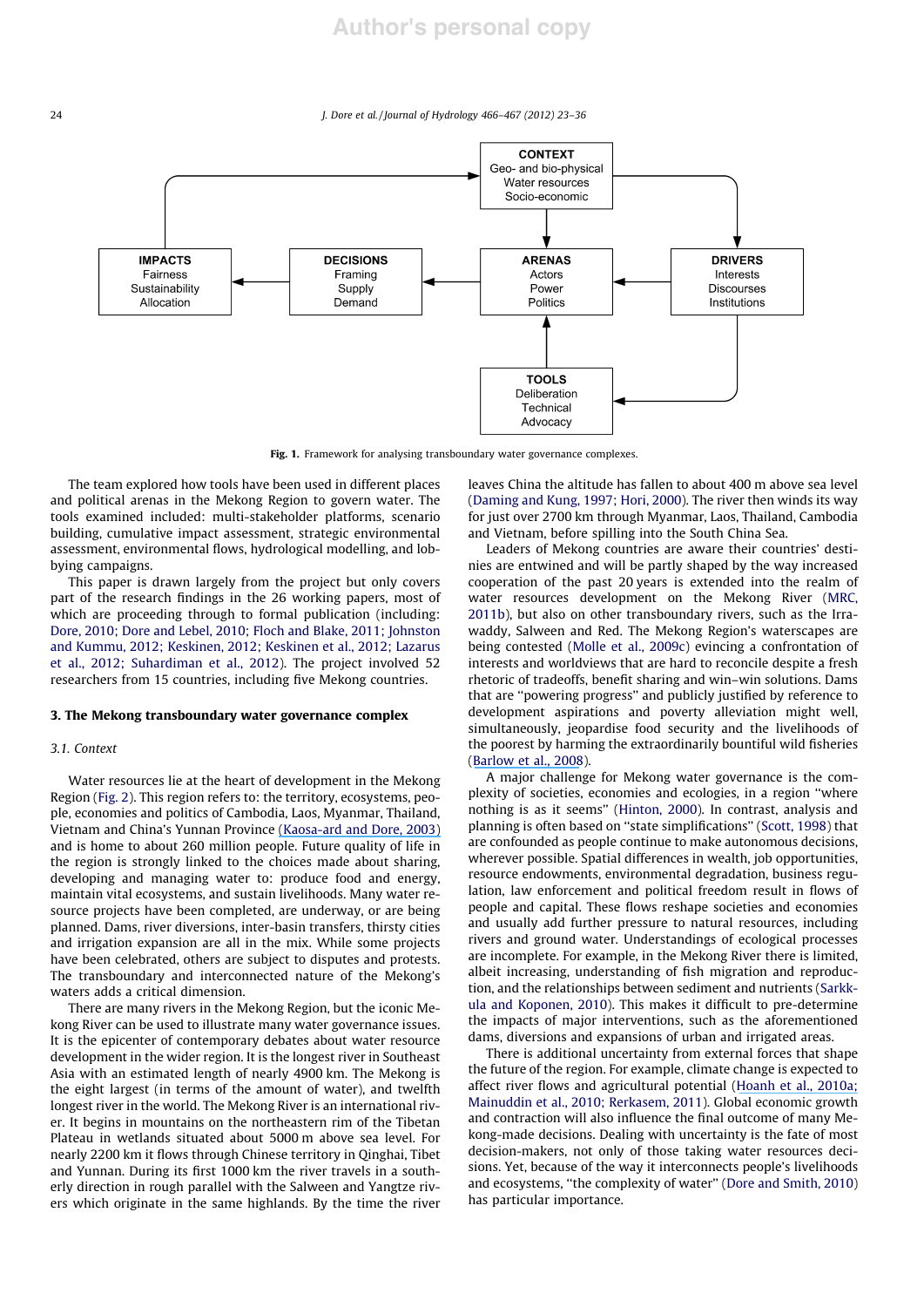J. Dore et al. / Journal of Hydrology 466–467 (2012) 23–36 25



Fig. 2. Mekong Region SOURCE: Based on Map No. 4112, Rev. 2. January 2004. United Nations Cartographic Section, New York, US.

## 3.2. Drivers

A recent treatment of primary drivers in the Mekong Region focused on demographic changes, human development needs, energy and food security concerns, increasing investment and trade, and climate change ([Grumbine et al., 2012](https://www.researchgate.net/publication/261976761_Mekong_Hydropower_Drivers_of_Change_and_Governance_Challenges?el=1_x_8&enrichId=rgreq-ac654145bd4298acd038cc0cce53725d-XXX&enrichSource=Y292ZXJQYWdlOzIzMzc5NjEwMTtBUzoxNzY0NDA2NTgxMTI1MTJAMTQxOTA3ODEzOTI4MQ==)). For our decision analysis purpose here, we address the more generic drivers of interests, institutions and discourses. We devote more space to illustrating the latter.

Interests are what underlie stated positions and provide insight into needs, wants, desires, concerns, hopes, fears and values (Vernon et al., 2010). All actors have a variety of interests which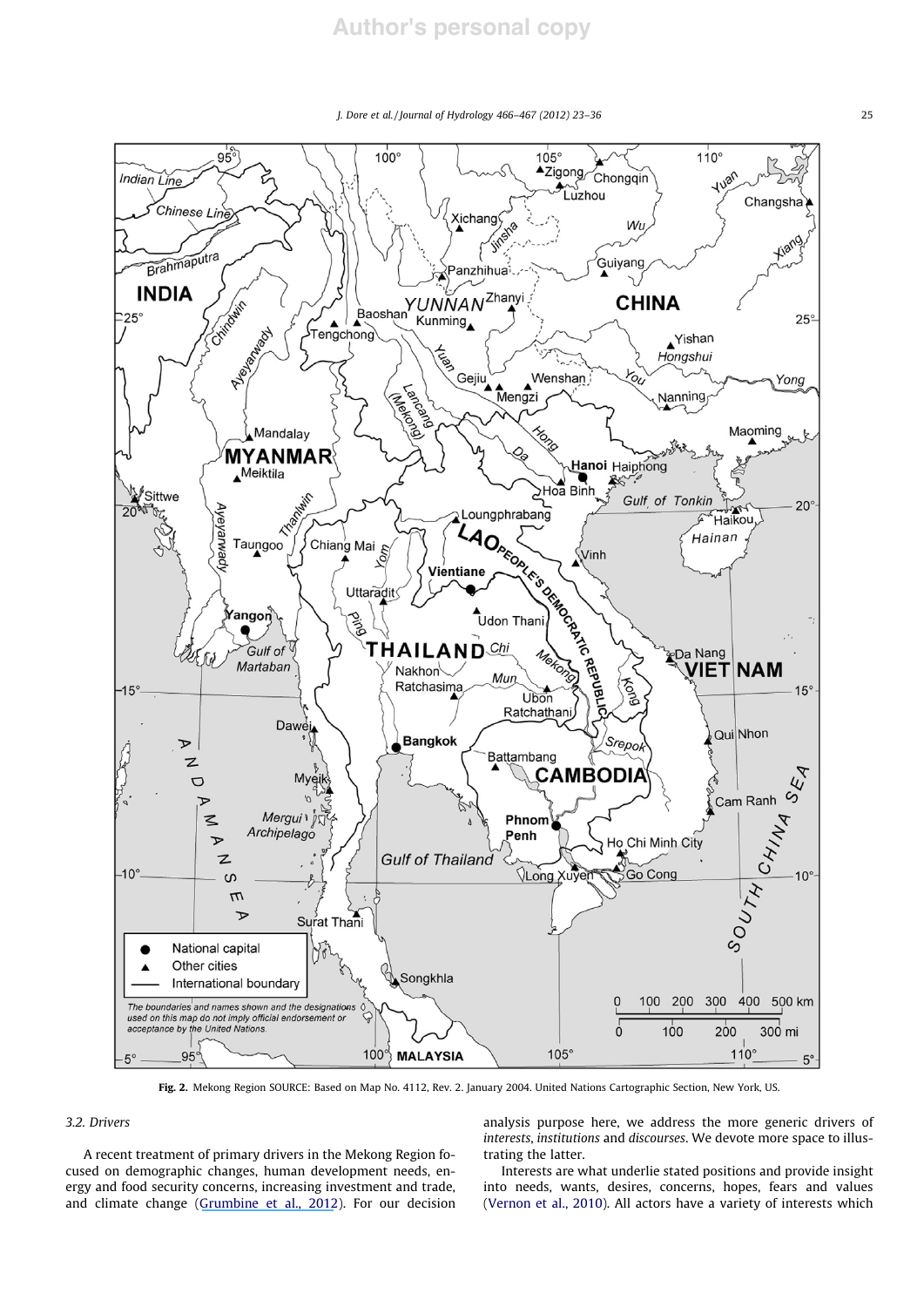is what can make water governance so socially complex. Different interests manifest themselves within and between different categories of actors. Moreover interests are entwined and change through time.

National interest is a term regularly invoked in transboundary water governance, often simplistically. At least in the Mekong, the term is used in two main ways; first ''to identify assumed benefits, or avoided costs, to a particular country that are distinguishable from the well-being of other countries'' and second ''to assert a greater good at the nation-state level, often where sacrifices are required of a smaller group within that same country'' (Hirsch and Morck-Jensen, 2006). For example, national interest is ascribed to China in seeking to improve navigation of the Upper Mekong River mainstream for trade, to Lao for wanting to produce and export electricity, to Thailand for its plans to divert Mekong mainstream waters into northeast Thailand, to Cambodia for wanting to protect its freshwater fishery, and to Vietnam for wanting to maintain the productivity of its part of the Mekong delta. There is some truth in each of these claims but the national position of each country depends on who is representing that view, and how they weigh the diverse interests of many actors that resist being fused into singular national policy positions.

Institutions are rules and norms, both formal and informal, that provide structure for behaviour and relationships in a society ([Handmer and Dovers, 2007;](https://www.researchgate.net/publication/44839586_The_Handbook_of_Emergency_and_Disaster_Policies_and_Institutions?el=1_x_8&enrichId=rgreq-ac654145bd4298acd038cc0cce53725d-XXX&enrichSource=Y292ZXJQYWdlOzIzMzc5NjEwMTtBUzoxNzY0NDA2NTgxMTI1MTJAMTQxOTA3ODEzOTI4MQ==) [North, 1990](https://www.researchgate.net/publication/243659117_Institutional_Change_and_Economic_Performance?el=1_x_8&enrichId=rgreq-ac654145bd4298acd038cc0cce53725d-XXX&enrichSource=Y292ZXJQYWdlOzIzMzc5NjEwMTtBUzoxNzY0NDA2NTgxMTI1MTJAMTQxOTA3ODEzOTI4MQ==), [1993](https://www.researchgate.net/publication/4725515_Economic_Performance_Trough_Time?el=1_x_8&enrichId=rgreq-ac654145bd4298acd038cc0cce53725d-XXX&enrichSource=Y292ZXJQYWdlOzIzMzc5NjEwMTtBUzoxNzY0NDA2NTgxMTI1MTJAMTQxOTA3ODEzOTI4MQ==)). Water decisions in the Mekong Region, as elsewhere, reflect the outcome of contests and interplay between entwined and evolving interests and discourses, governed by institutions.

A prominent transboundary water governance institution is the 1995 Mekong River Agreement that articulates an inter-government decision-making and management mandate for the mainstream, tributaries and lands of the basin within the territories of the Lower Mekong countries ([Browder, 2000](https://www.researchgate.net/publication/233582609_An_Analysis_of_the_Negotiations_for_the_1995_Mekong_Agreement?el=1_x_8&enrichId=rgreq-ac654145bd4298acd038cc0cce53725d-XXX&enrichSource=Y292ZXJQYWdlOzIzMzc5NjEwMTtBUzoxNzY0NDA2NTgxMTI1MTJAMTQxOTA3ODEzOTI4MQ==); Governments of Cambodia Laos Vietnam Thailand, 1995). This Agreement is the most recent institutionalisation of a cooperation that has been evolving, with ups and downs, since the 1950s (Bui, 1997; ESCAP, 1997). Article 1 of the Agreement commits the four member countries to cooperate in all fields of sustainable development, utilisation, management and conservation of the Mekong River Basin in fields such as irrigation, hydropower, navigation, flood control and fisheries. Another regional institution, with great implications for water governance, is the Inter-Governmental Agreement on Regional Power Trade in the Greater Mekong Subregion (GMS) (Governments of Cambodia China Laos Myanmar Vietnam Thailand, 2003). The power agreement and subsequent implementation agenda impacts water resources development in many ways, including the incentive it creates for hydropower expansion to feed into crossborder transmission grids.

Discourses are shared sets of concepts, categories and ideas that provide adherents with a framework for making sense of situations, embodying judgments, assumptions, capabilities, dispositions and intentions (Dryzek, 2006). Work by this team (Dore, 2001; Molle et al., 2009c) has illustrated the importance of discourses in Mekong transboundary water governance – actors weaving narratives, labelling people, framing debates, and brandishing meta-justifications. Actors align themselves with discourses such as 'fighting poverty', 'good governance', 'sustainable development', 'water security', 'energy security', 'food security', 'national security', 'integrated water resources management (IWRM)' and the 'water–energy–food (WEF) nexus'.

Discourses are powerful. For example, northeast Thailand is consistently portrayed as a poor and parched inhospitable place, begging for more irrigation ([Molle et al., 2009a](https://www.researchgate.net/publication/280637260_The_Greening_of_Isaan_politics_ideology_and_irrigation_development_in_the_Northeast_of_Thailand?el=1_x_8&enrichId=rgreq-ac654145bd4298acd038cc0cce53725d-XXX&enrichSource=Y292ZXJQYWdlOzIzMzc5NjEwMTtBUzoxNzY0NDA2NTgxMTI1MTJAMTQxOTA3ODEzOTI4MQ==)), wild capture fisheries are said to be doomed from over-exploitation ([Friend](https://www.researchgate.net/publication/260532768_Songs_of_the_doomed_The_continuing_neglect_of_capture_fisheries_in_hydropower_development_in_the_Mekong?el=1_x_8&enrichId=rgreq-ac654145bd4298acd038cc0cce53725d-XXX&enrichSource=Y292ZXJQYWdlOzIzMzc5NjEwMTtBUzoxNzY0NDA2NTgxMTI1MTJAMTQxOTA3ODEzOTI4MQ==) [et al., 2009](https://www.researchgate.net/publication/260532768_Songs_of_the_doomed_The_continuing_neglect_of_capture_fisheries_in_hydropower_development_in_the_Mekong?el=1_x_8&enrichId=rgreq-ac654145bd4298acd038cc0cce53725d-XXX&enrichSource=Y292ZXJQYWdlOzIzMzc5NjEwMTtBUzoxNzY0NDA2NTgxMTI1MTJAMTQxOTA3ODEzOTI4MQ==)). With this backdrop, infrastructure projects in the Mekong Region have been presented as solutions to fight poverty, and opponents derided as anti-development or more interested in environmental protection than people.

Discourse dominance is highly sought after and a noticeable part of Mekong Region politics. Once captured, dominance is maintained by ''disallowing or marginalising alternatives'' ([Shore and](https://www.researchgate.net/publication/278303221_Policy_A_New_Field_of_Anthropology?el=1_x_8&enrichId=rgreq-ac654145bd4298acd038cc0cce53725d-XXX&enrichSource=Y292ZXJQYWdlOzIzMzc5NjEwMTtBUzoxNzY0NDA2NTgxMTI1MTJAMTQxOTA3ODEzOTI4MQ==) [Wright, 1997](https://www.researchgate.net/publication/278303221_Policy_A_New_Field_of_Anthropology?el=1_x_8&enrichId=rgreq-ac654145bd4298acd038cc0cce53725d-XXX&enrichSource=Y292ZXJQYWdlOzIzMzc5NjEwMTtBUzoxNzY0NDA2NTgxMTI1MTJAMTQxOTA3ODEzOTI4MQ==)). The advent of IWRM provided common ground and an initial consensus; adopted by the international water community – ''Just like participation, IWRM appears as something desirable and uncontroversial, and official documents suggest that governments can resort to it abundantly and at 'no cost'. It thus becomes a coveted discursive currency that is therefore also likely to be hijacked by state, sectoral or private interests seeking to legitimise their agendas'' ([Molle, 2008](https://www.researchgate.net/publication/26570143_Nirvana_concepts_narratives_and_policy_models_Insights_from_the_water_sector?el=1_x_8&enrichId=rgreq-ac654145bd4298acd038cc0cce53725d-XXX&enrichSource=Y292ZXJQYWdlOzIzMzc5NjEwMTtBUzoxNzY0NDA2NTgxMTI1MTJAMTQxOTA3ODEzOTI4MQ==)).

Recently the WEF nexus discourse has emerged, globally, and in the Mekong Region. Whilst already on the research agenda of some, 2011 has seen a WEF emphasis in Davos (Waughray, 2011), Bonn (Hoff, 2011)<sup>4</sup> and Phnom Penh.<sup>5</sup> The trend is continuing in 2012 with WEF being the core of a GMS 2020 conference in Bangkok<sup>6</sup> facilitated by the Asian Development Bank (ADB), and a Mekong2Rio event in Phuket facilitated by the Mekong River Commission  $(MRC)^7$ . The WEF framing has gained momentum at the expense of IWRM which has ''tended to stay within the domains of the water, agriculture and environment professionals and not had much traction with energy sector professionals'' (Bird, 2012). WEF is proving useful as more actors are identifying with the interdependence of water resource management, with food and energy production. Within this WEF discourse, many actors see a logical, sectoral entry point for themselves in compelling, new, multi-sector, interdisciplinary and transboundary deliberations.

Discourse shifts also flow through to funding shifts. For example, ADB's Water Financing Partnership Facility work plan for 2012 calls for ''projects and activities that seek to address the water-food-energy nexus'', which as the program document says will require "tightening the link of water to food and energy" that is ''particularly crucial in responding to climate change''(ADB, 2012). Success and timing matter. It is unlikely the rhetorical (and financial) turn to WEF would have been so swift without the late 2009 failure of the United Nations Climate Change Conference in Copenhagen.

Discourse dominance is also reflected in the naming of institutions. The international language of the sustainable development discourse became embedded in the 1995 Mekong Agreement title and text, perhaps partly basking in the afterglow of the 1992 Earth Summit era during which it was negotiated. If the negotiations for the Mekong Agreement had been concluded in 2005, rather than 1995, it may have been titled an agreement on the integrated management of water and water-related resources – that is, defacto IWRM – rather than an agreement on the sustainable development of the Mekong River Basin.

#### 3.3. Arenas

In our framework we conceptualise decisions as emerging from arenas that vary from very restricted to wide open. Arenas are saturated with politics and power, obviously; yet both are elusive concepts. Long ago, Miller (1962) suggested that: ''Politics is a natural reflex of the divergences between members of a society...[where]...there is a variety of perpetual disagreements which arise from fundamental differences of condition, status, power, opinion, and aim''. For the authors of some World Water

<sup>4</sup> http://www.water-energy-food.org/en/bonn\_2011\_process.html.

<sup>5</sup> http://mekong.waterandfood.org/portal/whats-on/82-mekong-citizens-engagedin-dialogue.

<sup>6</sup> http://www.gms-eoc.org/events/international-conference-gms2020.

 $^7\,$ http://www.mrcmekong.org/news-and-events/events/mekong2rio/.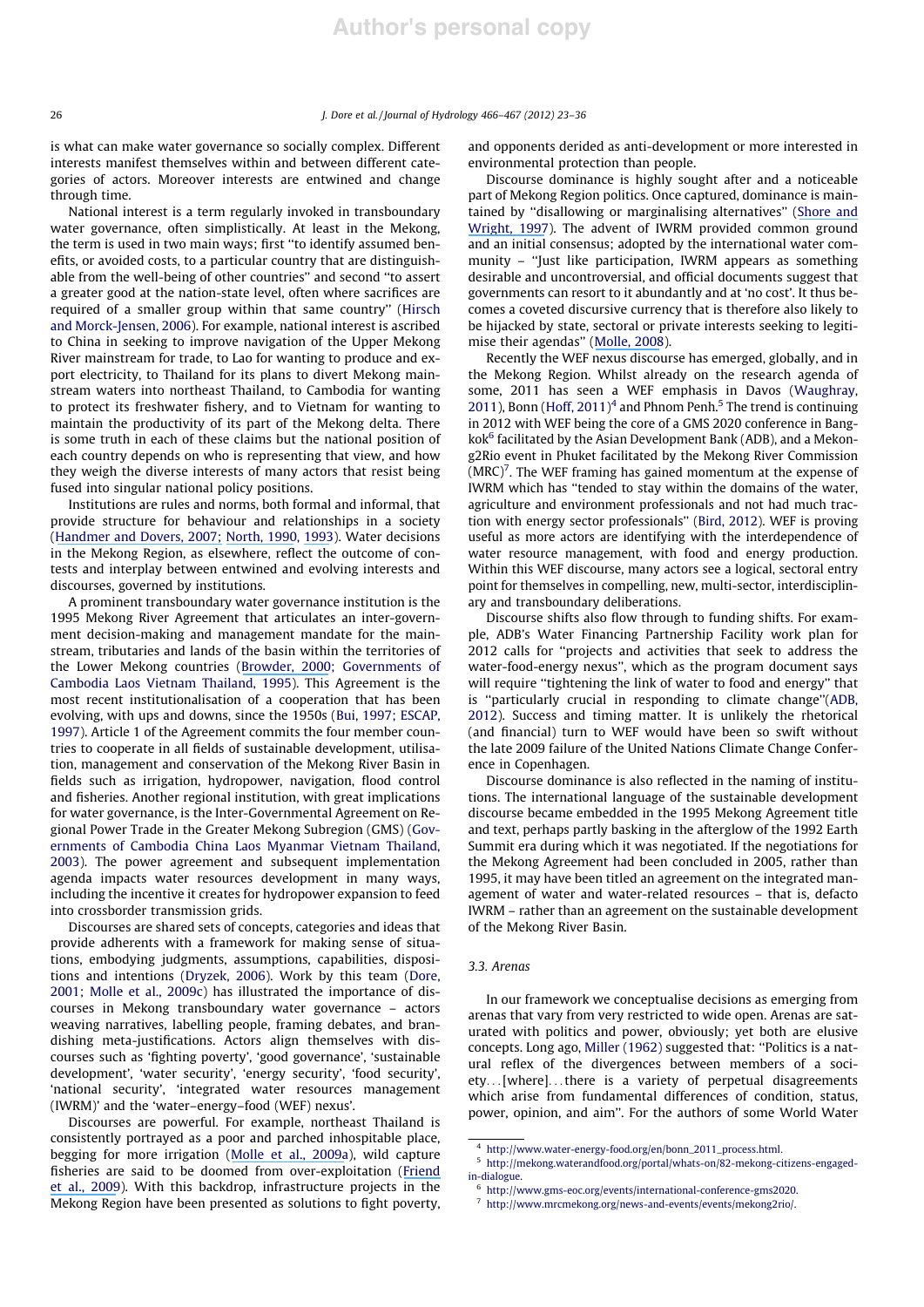Council literature, politics includes ''the whole area of power relations during the identification of a problem and possible solutions, the consultation and decision making processes that follow and further on into the public action phase".<sup>8</sup> These definitions explicitly recognise political and decision-making domains beyond states and the government sector of society. With this we agree, hence our efforts below to illustrate the variety of actors in water governance. What is less convincing about the WWC definition of politics, is the casual invocation of power. Power is defined in many different ways, often loosely. Lukes' ''faces of power'' (1974) drew attention to the ability to set agendas, take decisions, or shape preferences. More nuanced, [Hay \(1997\)](https://www.researchgate.net/publication/229647944_Divided_by_a_common_language_Political_theory_and_the_concept_of_power?el=1_x_8&enrichId=rgreq-ac654145bd4298acd038cc0cce53725d-XXX&enrichSource=Y292ZXJQYWdlOzIzMzc5NjEwMTtBUzoxNzY0NDA2NTgxMTI1MTJAMTQxOTA3ODEzOTI4MQ==) speaks of ''ability to shape the context and conduct of others'' and Vermeulen (2005) as ''ability to achieve a wanted end in a social context, with or without the consent of others''.

Ideas, leadership, positions and resources can all be seen as power assets. The case for ideas is succinctly put by North: ''History demonstrates that ideas, ideologies, myths, dogmas, and prejudices matter'' (1993). Leaders also matter. Leaders that obtain credibility, can engender trust, inspire commitment and be very influential, for better or worse (Avolio and Yammarino, 2003; Byman and [Pollack, 2001;](https://www.researchgate.net/publication/236727744_Let_Us_Now_Praise_Great_Men_Bringing_the_Statesman_Back_In?el=1_x_8&enrichId=rgreq-ac654145bd4298acd038cc0cce53725d-XXX&enrichSource=Y292ZXJQYWdlOzIzMzc5NjEwMTtBUzoxNzY0NDA2NTgxMTI1MTJAMTQxOTA3ODEzOTI4MQ==) Graham, 2006). Positions matter, for example, being high up in a hierarchy or holding a strategic position gives an actor particular leverage, opportunity or authority – such as royal leaders, political leaders, religious leaders, and those in coordinating nodes in networks. And finally, resources matter. For water-related power, the extent and quality of the physical water resource is obviously central. However, financial and human resources also serve to constrain or empower. Resource availability changes, for example, with ''new water'' in the dry season from dams, or more finance influenced by swings in global and regional economies and the emergence of new donors and patrons that changes the quantum of funds available.

Arenas are primarily defined by the actors that take part in their processes. Arenas can be socially constructed to focus on particular scales and levels. Scale is defined as the spatial, temporal, quantitative, or analytical dimensions used to measure, or rank, and study any phenomenon ([Gibson et al., 2000](https://www.researchgate.net/publication/222552538_The_Concept_of_Scale_and_the_Human_Dimensions_of_Global_Change_A_Survey?el=1_x_8&enrichId=rgreq-ac654145bd4298acd038cc0cce53725d-XXX&enrichSource=Y292ZXJQYWdlOzIzMzc5NjEwMTtBUzoxNzY0NDA2NTgxMTI1MTJAMTQxOTA3ODEzOTI4MQ==)). Examples of temporal scale are management and electoral cycles. Spatial scales include domains of administration, hydrology, economy and ecosystem. Levels are the units of analysis located at different positions on a scale. For example, the administration scale can have district, provincial, national and regional levels. Whereas, levels of interest to a hydrologist will more likely be watershed, aquifer, sub-basin, national river basin, and international river basin. Elsewhere, two of the authors have provided a fuller treatment of scales and levels, in relation to deliberative water governance ([Dore and Lebel,](https://www.researchgate.net/publication/45189230_Deliberation_and_Scale_in_Mekong_Region_Water_Governance?el=1_x_8&enrichId=rgreq-ac654145bd4298acd038cc0cce53725d-XXX&enrichSource=Y292ZXJQYWdlOzIzMzc5NjEwMTtBUzoxNzY0NDA2NTgxMTI1MTJAMTQxOTA3ODEzOTI4MQ==) [2010](https://www.researchgate.net/publication/45189230_Deliberation_and_Scale_in_Mekong_Region_Water_Governance?el=1_x_8&enrichId=rgreq-ac654145bd4298acd038cc0cce53725d-XXX&enrichSource=Y292ZXJQYWdlOzIzMzc5NjEwMTtBUzoxNzY0NDA2NTgxMTI1MTJAMTQxOTA3ODEzOTI4MQ==)). Multi-level and multi-scale interactions test the strength, and expose the limitations of many arenas. For example, hydrological and ecological cross-level interactions make local, basin, national and transboundary levels interdependent, with policy repercussions. As a result, the cumulative impact of policies emerging from, say, provincial arenas in the Mekong delta may prove incompatible with modifications of the water regime brought about by upstream development or climate change (Hoanh et al., 2010b). Indeed, in Mekong transboundary water governance there are ''scalar disconnects'' ([Suhardiman et al., 2012](https://www.researchgate.net/publication/232890744_Scalar_Disconnect_The_Logic_of_Transboundary_Water_Governance_in_the_Mekong?el=1_x_8&enrichId=rgreq-ac654145bd4298acd038cc0cce53725d-XXX&enrichSource=Y292ZXJQYWdlOzIzMzc5NjEwMTtBUzoxNzY0NDA2NTgxMTI1MTJAMTQxOTA3ODEzOTI4MQ==)).

In the Mekong Region, as elsewhere, there is a plethora of actors jostling for space in decision-making arenas. They have very different powers, diverse approaches, and varying degrees of influence. Understanding them and the overall governance framework within which they operate is useful. The multi-faceted nature of particular organisations defy simple designations, nevertheless, an attempt has been made here to identify and group water governance actors to assist sense-making (Fig. 3). We have categorised actors as: local, state, United Nations, non-government organisations (NGOs), media, business, financiers, policy research institutes, universities and networks.

Across the Mekong Region there are, of course: men, women, old, young, ethnic minorities and majorities, rich, poor, urban and rural. Not surprisingly, the people's movements, grassroots groups and local government across the region reflect this cultural diversity. Related to water governance, different movements and groups have emerged around issues such as contested infrastructure and access rights, for example, the Assembly of the Poor in north east Thailand (Missingham, 2004). There are also other local structures, including mass organisations, such as Farmer Water User Groups in Cambodia, and formal local government more closely linked to states.

State actors are of obvious importance in water governance, most notably national and sub-national governments' executives, judiciaries and parliaments, for example, the six national governments of Cambodia, China, Laos, Myanmar, Thailand, Vietnam; and others such as China's Yunnan provincial government. Public sector agencies, utilities, state holding companies and militaries are more specific parts of the state, relevant to water governance, and include China's Ministry of Water Resources, Electricity Generating Authority of Thailand, Lao Holding State Enterprises, and Myanmar's military Tatmadaw. Regional inter-government organisations such as MRC, Association of South-East Asian Nations, East Asia Community, their secretariats, summits and working groups, are also a part of the institutional tapestry. Non-Mekong governments also influence the waterscapes of the Mekong through their foreign policies and their participation in regional and bilateral relationships that involve geopolitics, positioning, donation, investment, lending and trading. For example: Japan, China, United States of America, South Korea, Singapore etc....who engage in or catalyse various bilateral and multilateral processes such as Japan's Mekong Initiative (that excludes China), and United States' Lower Mekong Initiative (that excludes China and Myanmar).

A caucus of non-Mekong (and Mekong) governments is the United Nations. In addition to peak councils, it has some influence via the UN family of organisations. For example, Food and Agriculture Organisation, Economic and Social Commission for Asia and Pacific and the United Nations Development Program all engage in Mekong water governance via a plethora of initiatives.

The umbrella term NGO does not express the complexity of function, origins, funding, motivation, priorities and agendas of actors lumped into this category. With that caveat, NGOs can be broadly divided into three types – local (principally operating within a particular country or loosely definable area), regional, and international. Actively engaged in Mekong water governance are national NGOs such as: Green Watershed (Yunnan), the 3S Rivers Protection Network (Cambodia); Water and Energy Working Group (Laos); Assembly for the Poor, and Living River Siam (Thailand); Vietnam Rivers Network – and their members, which may be other NGOs or grassroots peoples' movements. There are also regional NGOs such as Focus on the Global South (FOCUS) and Towards Ecological Recovery and Regional Alliance (TERRA) whose births were catalysed by a sense of disenfranchisement, threats to local livelihoods and the realisation of the importance and usefulness of the regional scale. Key actors in their formation process were prominent leaders of local NGOs. Associated actors include people's movements, local NGOs, activists and international funders. The two examples mentioned, FOCUS and TERRA, are very

<sup>8</sup> http://www.worldwatercouncil.org/water\_politics/. The World Water Council hosted a workshop in Marseilles, France on February 26–27, 2004, which brought together water practitioners, political scientists and politicians in charge of deciding and implementing water 'reforms', such as implementing the somewhat flexible agendas of Integrated Water Resources Management (IWRM) proponents. It aimed at identifying priority areas to be investigated and priority action. In particular, it asked what could be learned from political science.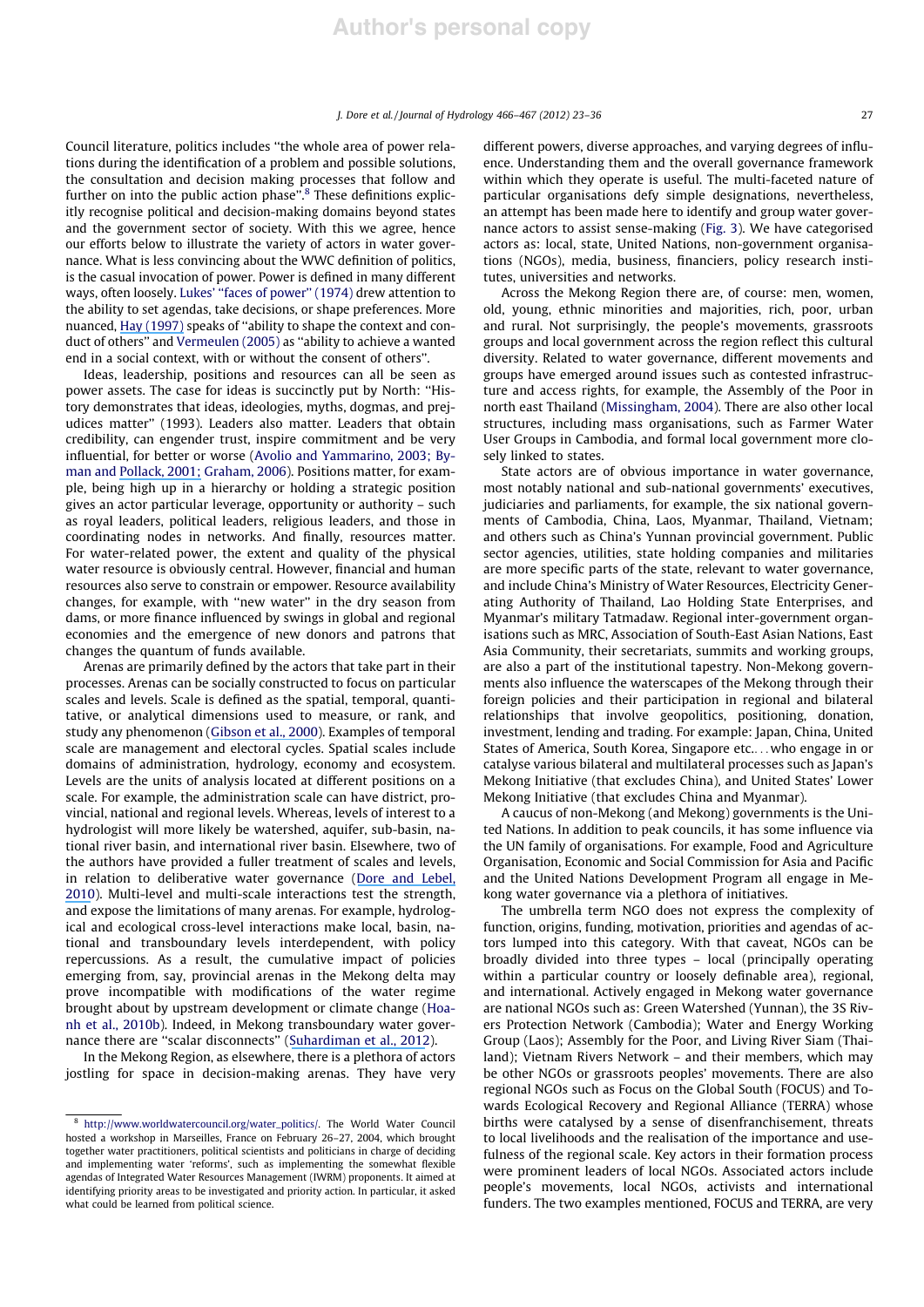

Fig. 3. Water governance actors in the Mekong Region.

different, but they each aim to provide effective facilitation, coordination and space for political representation of diverse civil society interests in national, regional and international forums. International NGOs also engage prominently in Mekong water governance. These include World Wildlife Fund, International Union for Conservation of Nature, the Oxfams, and International Rivers.

The media in the Mekong Region plays an important role (Garden and [Nance, 2007](https://www.researchgate.net/publication/290128853_Forums_and_flows_emerging_media_trends?el=1_x_8&enrichId=rgreq-ac654145bd4298acd038cc0cce53725d-XXX&enrichSource=Y292ZXJQYWdlOzIzMzc5NjEwMTtBUzoxNzY0NDA2NTgxMTI1MTJAMTQxOTA3ODEzOTI4MQ==)). Whether controlled or independent, informed or uninformed, sensationalist, shallow or analytical, it cannot be ignored. Print media remains a part of the mix. That said, radio remains an important communication tool, whether managed by community, government or commercial providers. However, the discussion groups and information networks of the internet and social media are now increasingly prominent in the region and an important and strengthening counter to a shrinking pool of mainstream media owners.

Business is another central actor in the Mekong Region. These include local businesses; state actors in business, whether governments, military or politicians; consultants; transnational corporations; private financiers (the commercial banking sector); deal arrangers and insurers (often multilateral public financiers and their credit guarantee arms). In the Mekong these include local water-pumping entrepreneurs and nation-wide actors such as Vietnam's irrigation and drainage management companies. Ranging across boundaries are corporate titans like Italian–Thai construction group and China's quasi-state Lancang Hydro, the latter building and operating hydropower dams on the Upper Mekong. All influence water resources decision-making.

There are many financiers that play roles in Mekong water governance. Local money lenders and cooperative micro-credit providers are at one end of the spectrum. Private banks are also very active in larger water resources development, especially from China, Thailand and Vietnam. Multilateral public financiers active in the Mekong include the ADB and the World Bank family – International Bank for Reconstruction and Development, International Development Association, International Finance Corporation, and Multilateral Investment Guarantee Agency. Bilateral public financiers include aid organisations from Japan, United States, Sweden, Australia, Germany, etc. There are also bilateral giants such as Japan Bank for International Co-operation, China's Exim Bank, and their respective export credit guarantee agencies.

Philanthropists such as MacArthur Foundation, Blue Moon Fund, Ford Foundation, Rockefeller Foundation are active in grant-making; plus development assistance subsidiaries of non-Mekong political parties such as the German Green Party's Heinrich Boell Foundation; There are also distributor funds with Mekong windows, for example, the Critical Ecosystems Partnership Fund. All these groups have their interests reflected in their funding focus and criteria.

There are many Mekong policy research institutes, such as: Cambodia's Supreme National Economic Council and the Cambodia Development Resources Institute. In China, the Institute for International Economic Research takes an active interest in Mekong affairs as part of the powerful National Development and Reform Commission. The Institute of Geographic Sciences and Natural Resources Research, part of the Chinese Academy of Sciences, focuses on natural sciences, and has a team studying Mekong ecosystems. In Bangkok, the Thailand Development Research Institute is influential in economic policy, and the Thailand Environment Institute has done extensive work across the Mekong Region on environmental governance. Vietnam's Institute of Meteorology Hydrology and Environment, part of the Ministry of Natural Resources and Environment, leads research examining impacts of more irrigation and dams on the productivity of the Mekong Delta.

There are also a large number of institutes from outside the region that are active inside. These include International Water Management Institute, that hosts the CGIAR Challenge Program on Water and Food; Australia's Commonwealth Scientific and Industrial Research Organisation, Sweden's Stockholm Environment Institute, Stimson Centre from the United States, and the Danish Institute for International Studies.

Universities, research and/or advocacy networks also play important roles, although their influence on decision-making varies greatly between Mekong Region countries. There are universities located inside and outside the region which have a Mekong-focus. There are also networks of research organisations participating in joint research efforts aiming to better understand various Mekong issues, such as M-POWER. And there are various other organisations operating as research and advocacy networks, such as: Wetlands Alliance, Mekong Energy and Ecology Network, 3S Rivers Protection Network (Cambodia), Burma Rivers Network (Myanmar/Thailand), Living Rivers Siam (Thailand); plus networks of universities, policy research institutes, and NGOs. All contribute to water-related policymaking in the region.

Arenas are socially complex, and by definition are multi-actor. For example, members of the East Asia Community take part in the arena of the East Asia Summit but, clearly, many other actors are involved in either central roles, or on the margins. MRC creates and convenes arenas focused on the Mekong River Basin, many of which engage multiple actors, but other actors can and do move to create alternative arenas, even at the same scale and level, that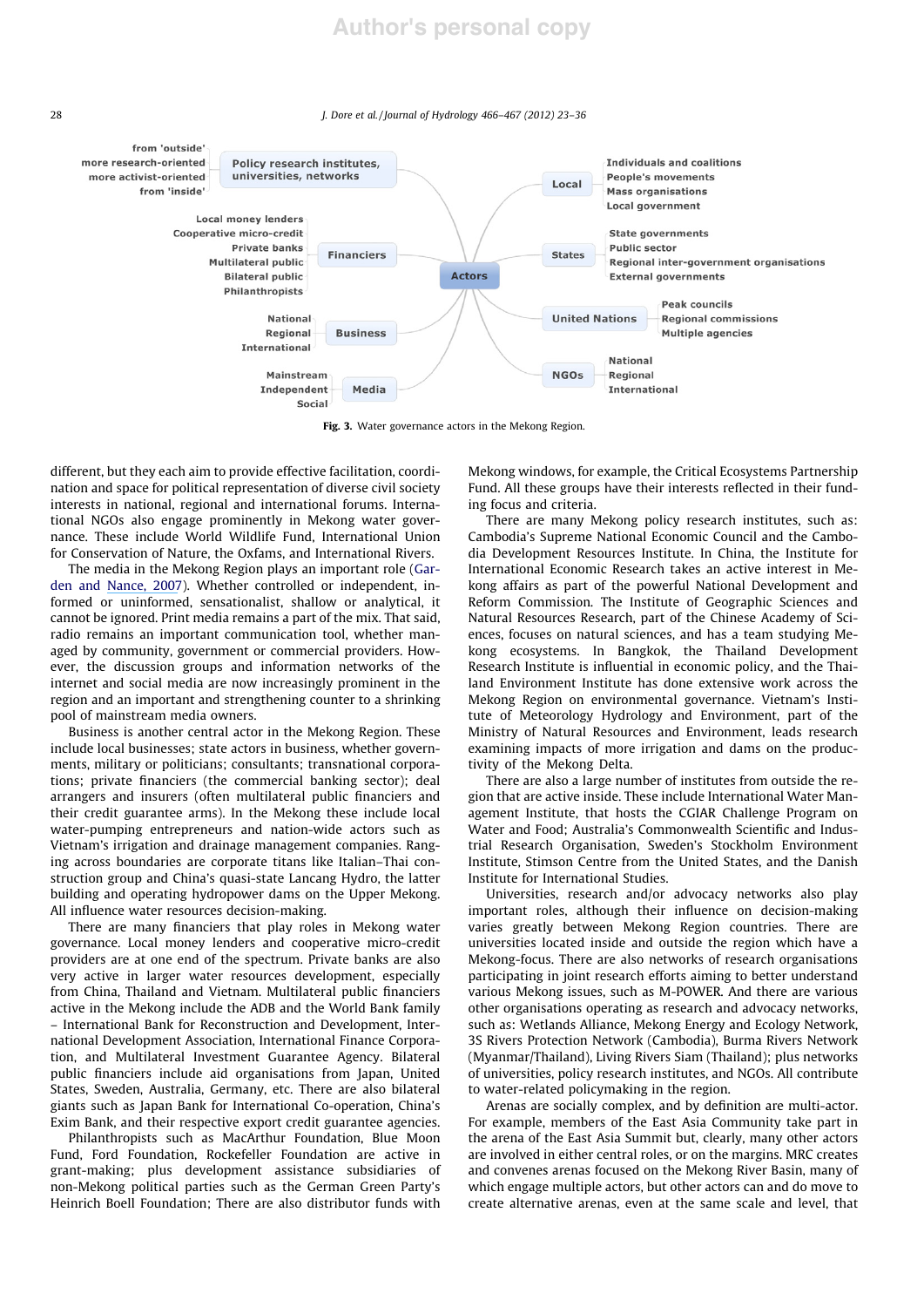operate with different rules and establish new hierarchies between participants. Even arenas can have typologies. Track 1 arenas are state-centric, official inter-government forums. Track 2 privileges states, but provide explicit space and roles for non-state actors. In track 3, civil society (NGOs, business etc.) leads, less impeded by and subordinate to states. In the Mekong there are also track 4 arenas and processes, imbued in localism, with low expectations of states, focused on supporting local communities [\(Dore, 2003\).](https://www.researchgate.net/publication/279524722_The_governance_of_increasing_Mekong_regionalism?el=1_x_8&enrichId=rgreq-ac654145bd4298acd038cc0cce53725d-XXX&enrichSource=Y292ZXJQYWdlOzIzMzc5NjEwMTtBUzoxNzY0NDA2NTgxMTI1MTJAMTQxOTA3ODEzOTI4MQ==)

## 3.4. Decisions

Arenas yield or shape decisions. Framing decisions refer to the strategies, frameworks, policies and legal regulation, which shape the environment in which other decisions will be taken. Supply decisions include major infrastructure investments that physically modify the hydrology of a system. Demand decisions include the creation of regulations and incentives to influence allocation through changes in water users' behaviour.

Framing decisions relevant to Mekong transboundary water governance include water, food and energy policies. A national illustration is Vietnam's Power Development Plan for 2011–2020 (Dao and Hawkins, 2011) with its targets for hydropower, thermal, gas, renewable and nuclear energy production. Another, amongst many, is Cambodia's Paddy Production and Rice Export Policy, with expansion targets by 2015, requiring more irrigation and agricultural intensification (Sok, 2010). A basin-wide example is provided by the IWRM-based Basin Development Strategy (MRC, 2011b) that articulates transboundary, water resources development risks requiring impact assessment and mitigation. A regional example of influence has been the strategic framework for the GMS economic cooperation programme 2002–2012 (ADB, 2002), recently renewed for 2012–2022 (ADB, 2011). Related framing decisions include the adoption of other GMS strategies that incentivise the context for power trading, new highways, bridges and ''economic corridors'' (ADB, 2010a,b,c), all of which have implications for water governance.

Supply decisions may be concerned, for example, with: storage, hydropower and irrigation projects; intra- and inter-basin diversions; and urban water delivery. For example, a dominant current issue in the Mekong is the rapid increase in new hydropower projects and proposals. A recent count found 82 existing and 179 potential hydropower projects in the wider region ([King et al., 2007](https://www.researchgate.net/publication/242515490_The_Current_Status_of_Environmental_Criteria_for_Hydropower_Development_in_the_Mekong_Region_A_Literature_Compilation?el=1_x_8&enrichId=rgreq-ac654145bd4298acd038cc0cce53725d-XXX&enrichSource=Y292ZXJQYWdlOzIzMzc5NjEwMTtBUzoxNzY0NDA2NTgxMTI1MTJAMTQxOTA3ODEzOTI4MQ==)), many on Mekong River tributaries, where construction is now accelerating. There are over 17–19 projects either built or under serious consideration on the mainstream in China (Magee, 2012), with the feasibility of yet another cascade under consideration for the uppermost reach. A further twelve Lower Mekong mainstream projects (ICEM, 2010) have now emerged on the agenda of developers from China, Malaysia, Vietnam and Thailand who are currently negotiating with the Governments of Cambodia, Laos, Thailand and Vietnam.

Demand decisions also abound. They can relate to abstraction licenses, volumetric allocation rules, water user fees, metering and monitoring, and quests for increased efficiency of use. These decisions might be taken by, for example, water supply utilities and various rural and urban user groups.

#### 3.5. Impacts

When introducing the framework, reference was made to sought after impacts of fairness and sustainability in water resources-related allocation. These need to be put into operation. One way to do this is to explore the rewards, risks, rights and responsibilities (4Rs) associated with water-related decision making. Our aspirations are for: rewards to be fairly shared, risks (and costs) minimised and fairly apportioned; rights to be agreed and respected; and actor responsibilities to be clarified and discharged.

Using the 4Rs can be useful to illustrate some recent Mekong transboundary water governance deficiencies. For example, dams proposed for the Salween River in Myanmar's Karen State, and others proposed in Kachin State, and further upstream in China have not been subject to a public analysis of the rewards, or justifications, for the projects. Impact assessments when done, are not in the public domain. Rights of affected people to be involved in life-changing decisions have been habitually ignored. Risks remain relatively unexplored and unaddressed.

In the Vietnam stretch of the Se San River – a major Mekong tributary – the risks to downstream were externalised by the developers and subsequently by the operators of the Yali Falls dam. The official Environmental Impact Assessment (EIA), undertaken in the 1990s, adopted a narrow definition of the project impact area, extending only 6 km downstream, totally ignoring the possibility of transboundary impacts to neighbouring Cambodians who were ''never informed, consulted or officially given a copy of the EIA'' ([Wyatt and Baird, 2007](https://www.researchgate.net/publication/234108641_Transboundary_Impact_Assessment_in_the_Sesan_River_Basin_The_Case_of_the_Yali_Falls_Dam?el=1_x_8&enrichId=rgreq-ac654145bd4298acd038cc0cce53725d-XXX&enrichSource=Y292ZXJQYWdlOzIzMzc5NjEwMTtBUzoxNzY0NDA2NTgxMTI1MTJAMTQxOTA3ODEzOTI4MQ==)).

In general, in the case of dams across the Mekong Region, involuntary risk bearers, especially project affected people, are claiming rights of access to information, participation and justice about decisions which affect their lives. These rights are enshrined, within a single-state paradigm, in Principle 10 of the Rio Declaration (UNCED, 1992), since embodied at the regional scale in Europe's Aarhus Convention (UNECE, 1998), and of potential significance to the Mekong Region in an international watercourses convention (UN, 1997). As yet they are not inculcated into Mekong transboundary practice.

When considering options for a Thailand water grid to further irrigate its northeast provinces ([Molle et al., 2009a](https://www.researchgate.net/publication/280637260_The_Greening_of_Isaan_politics_ideology_and_irrigation_development_in_the_Northeast_of_Thailand?el=1_x_8&enrichId=rgreq-ac654145bd4298acd038cc0cce53725d-XXX&enrichSource=Y292ZXJQYWdlOzIzMzc5NjEwMTtBUzoxNzY0NDA2NTgxMTI1MTJAMTQxOTA3ODEzOTI4MQ==)), the Government of Thailand continues to ignore the spirit of its responsibilities by only minimally sharing its plans with the MRC. Under the terms of the key agreement and the subsequently negotiated procedures, all substantial water resources development projects in the Mekong River Basin are to be reported to the MRC secretariat so that all parties to the 1995 Mekong Agreement can understand and assess possible impacts of proposals. In practice, ambiguity about "significance" results in notification being minimal and deliberation about the grid with neighbours non-existent.

Despite this recent background of shallow transboundary cooperation about water resources development, constructive engagement between Mekong countries has increased substantially in the past 20 years. From 1999 to 2008 the five countries and two provinces that comprise the GMS had economic growth double that of the world economy, with international trade growth 25% higher than world trade, intra-GMS trade more important in all GMS countries and poverty reduced significantly (CIE, 2010). The complexity and sensitivity about transboundary waters has made it a difficult agenda item. However, new decision-support tools are being used in transboundary water governance, providing prospects for more informed and informing exchanges between Mekong countries.

#### 4. Use of decision-support tools in Mekong transboundary water governance

In our framework we assign tools as being predominantly deliberative, technical, or advocatory in their orientation and use. Deliberation tools should assist the exploration of options, examination of technical outputs and contestation of discourses. Technical tools should bring scientific knowledge into decision-making processes. Advocacy tools underpin campaigns supporting, opposing or otherwise seeking to influence decisions.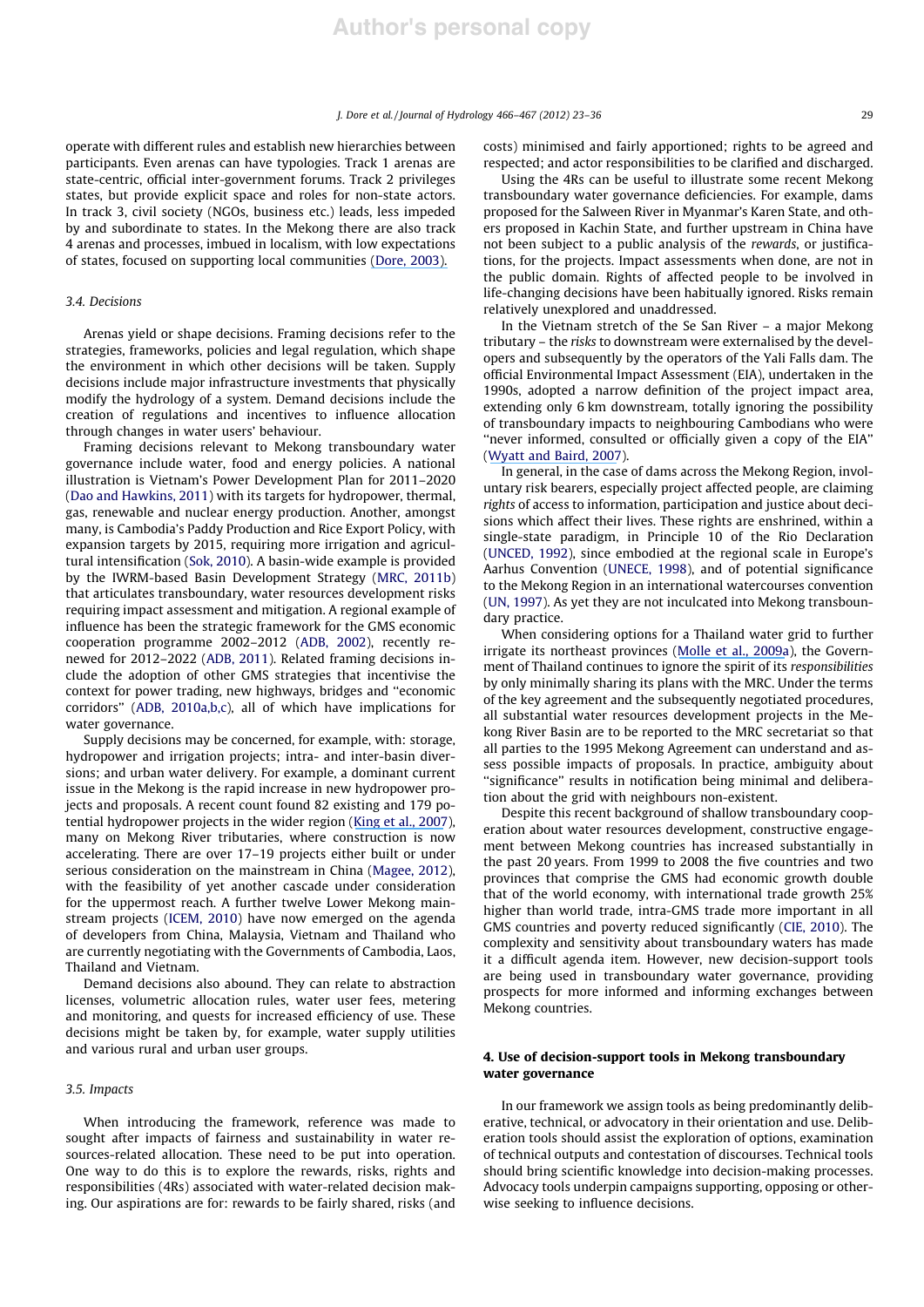#### 4.1. Deliberation

Tools that should be explicitly rooted in deliberation include multi-stakeholder platforms (MSPs), environmental flows (Eflows) and scenario-building. An example Mekong MSP began with a high-level roundtable entitled 'Using Water, Caring for Environment: Challenges for the Mekong Region' convened at the 2004 World Conservation Congress in Bangkok. This initial event in a multi-step MSP included ministers from five Mekong countries (all but Myanmar) as well as non-governmental actors. Sensitive issues were tabled for discussion – inter-basin water diversions into Thailand, Salween hydropower development in China's Yunnan province, and threats to the Tonle Sap ecosystem that would be disastrous for Cambodia. At the time this was a significant achievement, specifically, bringing China and Lower Mekong governments, and non-state actors, within the same arena. The event served to register the Salween hydropower, Thailand grid and Tonle Sap threats as transboundary issues of high importance, that deserved to be the subject of multi-country, multi-stakeholder deliberation.<sup>9</sup>

Subsequent steps included the 'Mekong Region Waters Dialogue: Exploring Water Futures Together', covering governance issues in several sectors and at several levels. In short this MSP was intended to be ''a regional multi-stakeholder platform organised to provide an opportunity for high-quality, multi-faceted, debate and learning that will contribute to improving water governance in the Mekong Region'' (IUCN et al., 2007). It gave a boost to proponents of transparency and deliberation.

MSPs can help routinise deliberation, enabling complex water issues to be more rigorously examined in better informed negotiations (Dore et al., 2010b). This is not to say that MSPs are a panacea. For example, we have observed that MSPs can be captured by players who are able to frame and control the debate and keep it confined within the limits of their choice. We have also seen MSPs permitted to engage many stakeholders in good faith, but be ignored in subsequent decision-making (Hall and Manorom, 2010). Despite these caveats, we have found that networks and organisations with flexible and diverse links with governments, firms and civil society have been useful to convene and facilitate dialogues on sensitive but important topics for development in the Mekong Region ([Dore, 2007;](https://www.researchgate.net/publication/279523984_Mekong_Region_water-related_MSPs_Unfulfilled_potential?el=1_x_8&enrichId=rgreq-ac654145bd4298acd038cc0cce53725d-XXX&enrichSource=Y292ZXJQYWdlOzIzMzc5NjEwMTtBUzoxNzY0NDA2NTgxMTI1MTJAMTQxOTA3ODEzOTI4MQ==) [Dore and Lebel, 2010;](https://www.researchgate.net/publication/45189230_Deliberation_and_Scale_in_Mekong_Region_Water_Governance?el=1_x_8&enrichId=rgreq-ac654145bd4298acd038cc0cce53725d-XXX&enrichSource=Y292ZXJQYWdlOzIzMzc5NjEwMTtBUzoxNzY0NDA2NTgxMTI1MTJAMTQxOTA3ODEzOTI4MQ==) Manorom, 2011). The outcomes of these are not primarily in terms of direct decisions on projects, policies or institutional reform; but rather, in making sure alternatives are considered and assessed, a diversity of views and arguments recognised and mutual understanding improved.

E-flows are another tool that can be employed in interactive ways conducive to social learning (Dyson et al., 2003; Lazarus et al., 2012). Discussing and setting E-flows regimes require the integration of a range of disciplines from across the social, political and natural sciences. Above all, it requires processes of cooperative negotiation between various stakeholders that help bridge their different and often competing interests over water. Hence, E-flows are well-suited to MSP approaches. There have been few applications of E-flows in the Mekong Region, but some with which the authors are very familiar include rapid E-flows assessments of the Huong River in Vietnam (IUCN, 2005), Songkhram River in Thailand (Blake et al., 2010), and Integrated Basin Flow Management (IBFM) project of Lower Mekong River (MRC, 2006), each of which have been recently reviewed (Lazarus et al., 2012). E-flows processes have substantial potential in the Mekong Region to assist river basin managers as they grapple with competing demands, including the need for environmental sustainability (Blake et al., 2010; Lazarus et al., 2012). At present, however, the tool has only been used in academic or technical settings and has not yet been internalised into MSPs or influential decision-making arenas.

Deploying scenarios can enhance MSPs, E-flows and other deliberative forums. Scenarios should improve understanding of uncertainties not hide them. The goal of formal scenario analysis is to generate contrasting stories of what the future of a geographical area, or a policy sector, or an organisation might look like, depending on plausible combinations of known, but uncertain social and environmental forces. The analyst and others participating in the process should gain insight in the contrast between alternative stories. Good scenarios are rigorous, self-reflexive narratives: they attempt to be internally coherent, to incorporate uncertainties, and to be explicit about assumptions and causality ([Lebel, 2006](https://www.researchgate.net/publication/240776084_Multilevel_Scenarios_for_Exploring_Alternative_Futures_for_Upper_Tributary_Watersheds_in_Mainland_Southeast_Asia?el=1_x_8&enrichId=rgreq-ac654145bd4298acd038cc0cce53725d-XXX&enrichSource=Y292ZXJQYWdlOzIzMzc5NjEwMTtBUzoxNzY0NDA2NTgxMTI1MTJAMTQxOTA3ODEzOTI4MQ==)).

Mekong organisations have been experimenting with scenariobuilding. A project review was critical of the high-profile use of scenarios by the MRC in its Basin Development Planning Phase 2, being surprised by the absence of supporting storylines for modeling work that made it hard to gauge the possible sequencing of events, to explore assumptions and alternatives, and consider the responses of people to be affected by the infrastructure expansion at the core of the basin planning considerations ([Lebel, 2010](https://www.researchgate.net/publication/228961455_Scenarios_as_boundary_objects_in_the_allocation_of_water_resources_and_services_in_the_Mekong_region?el=1_x_8&enrichId=rgreq-ac654145bd4298acd038cc0cce53725d-XXX&enrichSource=Y292ZXJQYWdlOzIzMzc5NjEwMTtBUzoxNzY0NDA2NTgxMTI1MTJAMTQxOTA3ODEzOTI4MQ==)). The reviewer was concerned that the scenarios ''are not plausible stories of the future, but little more than alternative model runs'' using too few variables; and moreover, that ''another limiting feature is the lack of attention given to uncertainties, exactly the type of analysis for which scenario planning is most suited''. The MRC scenarios (MRC, 2011a) initially had a narrow concentration on more, or much more, hydropower and irrigation expansion. Over time the surrounding narrative became richer (MRC, 2011b), aided by the deliberative force of independent panels of experts (International POE, 2010; Regional POE, 2010); M-POWER fielded the regional panel of experts in response to the findings of PN67.

Our scenarios research ([Foran, 2010b;](https://www.researchgate.net/publication/277143017_Using_holistic_scenarios_to_re-write_rural_futures_Chapter_15?el=1_x_8&enrichId=rgreq-ac654145bd4298acd038cc0cce53725d-XXX&enrichSource=Y292ZXJQYWdlOzIzMzc5NjEwMTtBUzoxNzY0NDA2NTgxMTI1MTJAMTQxOTA3ODEzOTI4MQ==) [Lebel, 2010](https://www.researchgate.net/publication/228961455_Scenarios_as_boundary_objects_in_the_allocation_of_water_resources_and_services_in_the_Mekong_region?el=1_x_8&enrichId=rgreq-ac654145bd4298acd038cc0cce53725d-XXX&enrichSource=Y292ZXJQYWdlOzIzMzc5NjEwMTtBUzoxNzY0NDA2NTgxMTI1MTJAMTQxOTA3ODEzOTI4MQ==)) found that more deliberative use of scenarios in the Mekong Region could improve the accountability of major private and state actors involved in water resources development and management in several ways. First, by encouraging actors to be more explicit about the key assumptions they make regarding causal connections, benefits and risks. Opportunities need to be created for this to happen, either in discussions around a table, or through periods where reports and findings are open for scrutiny and comment; or, by forcing actors to explore timeframes beyond typical planning horizons, and considering alternatives beyond familiar comfort zones and, in so doing, help generate creative water-related use and investment solutions.

#### 4.2. Technical

Transboundary water governance in the Mekong evidences the use of various technical tools that claim to influence decision making. Here we consider the entwined practices of cost–benefit analysis, impact assessment and several types of modeling (some of which underpin scenario-building processes).

Given that development projects inevitably have numerous and varied impacts, formal approval processes require cost–benefit analyses, monetisation of values, and compensation recommendations. Cost–benefit analysis produces estimates of Net Present Value and Internal Rate of Return comparisons; but, is prone to externalising factors that can't be easily monetised. At the strategic level for a sector such as hydropower, a tool such as least-cost expansion planning is also vital (Maunsell and Lahmeyer International, 2004). Cost–benefit analysis and least-cost planning will always be important, but are now complemented by EIA, social impact assessment, strategic environmental assessment (SEA), cumulative impact assessment (CIA), vulnerability assessment, etc.

<sup>&</sup>lt;sup>9</sup> Impromptu filming of the entire event by a bold Chinese NGO, and dialogue transcription by Earth Negotiations Bulletin (http://www.iisd.ca/enbvol/enb-background.htm) further assisted the semi-official registration of the topics.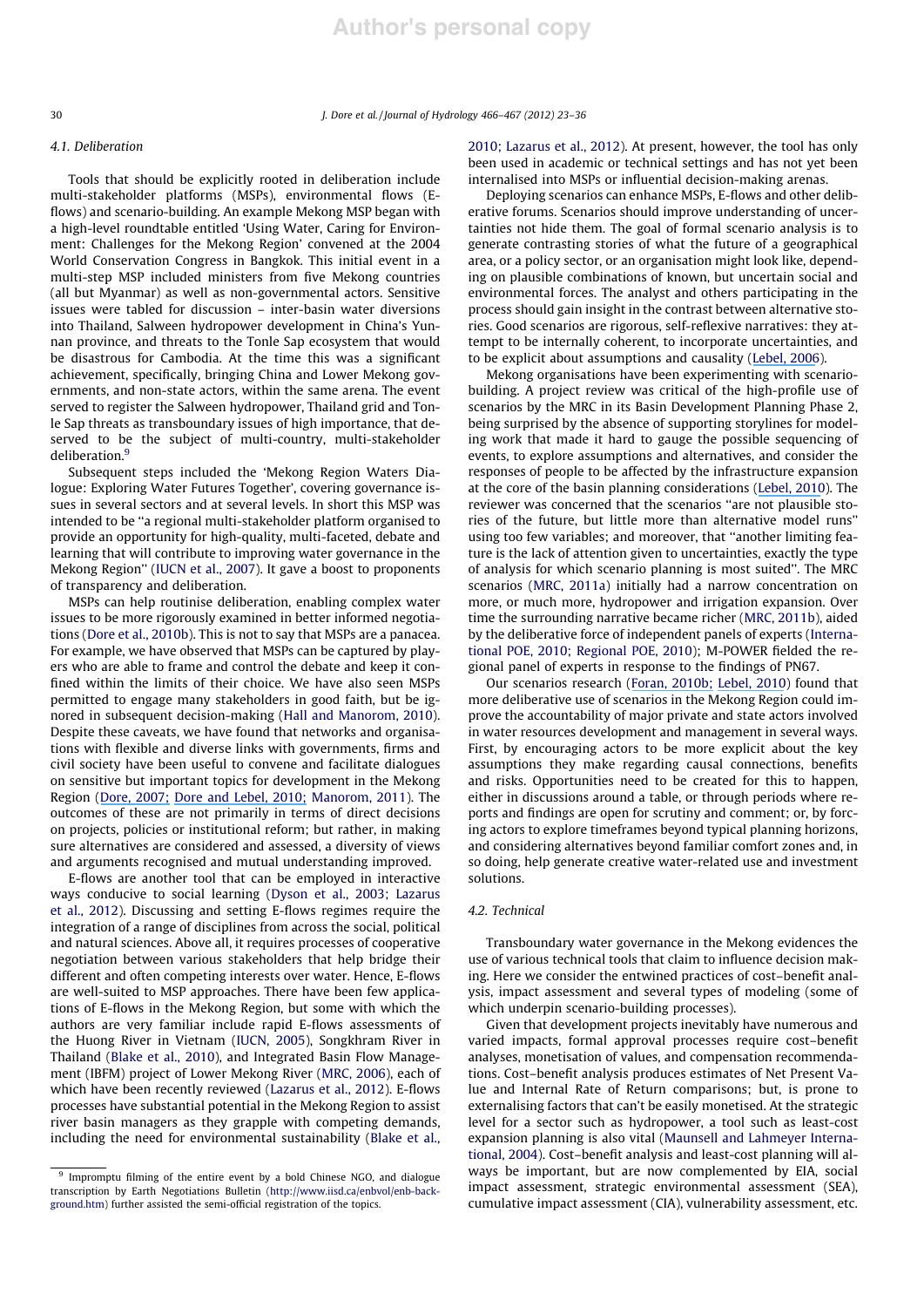Environmental impact assessments are commonly undertaken in the Mekong Region, usually with a project focus and are often seen as the final step in a pre-ordained approvals process. In the project we were more interested in the recent arrival of other impact assessment tools, such as CIA and SEA. There have only been a few experiences with these tools in the Mekong Region. A CIA of the Nam Theun 2 hydropower project in Laos (ADB, 2004), was technically strong, but remarkably disconnected from the Nam Theun 2 approvals process. The tool was deployed, but its findings were hardly deliberated, as the decision to proceed was already locked in. Another major effort was undertaken to prepare a CIA of the Nam Ngum 3 hydropower project (ADB, 2008). This is just one of a cascade of up to 14 dams being planned for Nam Ngum river basin, also in Laos. As with Nam Theun 2, the deployment of the tool was driven by the requirements of the Asian Development Bank. Again, there has been little discussion of the CIA's findings in Laos, due to the restrained opportunities for deliberation. But, the requirements of public financiers such as ADB and the International Finance Corporation, coupled with the creation of a new Nam Ngum River Basin Committee, may yet see this CIA assist decision-making about cascade management by providing an object around which to catalyse discussions.

SEAs are gaining in popularity. In Vietnam, hydropower expansion has been assessed within the context of provincial hydropower plans (ICEM, 2008), and the national power development plan (Soussan et al., 2009). There are now efforts by the Asian Development Bank to progress the production of a rolling GMS energy strategy, after first applying an SEA filter,<sup>10</sup> however, at time of writing the extent of the buy-in by the lead energy sector representatives in each country is questionable, with Lao government representatives being the most vocal in their scepticism.

A review of the application of CIA and SEA in the Mekong Region ([Keskinen and Kummu, 2010;](https://www.researchgate.net/publication/266415643_IMPACT_ASSESSMENT_IN_THE_MEKONG_Review_of_Strategic_Environmental_Assessment_SEA_Cumulative_Impact_Assessment_CIA?el=1_x_8&enrichId=rgreq-ac654145bd4298acd038cc0cce53725d-XXX&enrichSource=Y292ZXJQYWdlOzIzMzc5NjEwMTtBUzoxNzY0NDA2NTgxMTI1MTJAMTQxOTA3ODEzOTI4MQ==) [Keskinen et al., 2012](https://www.researchgate.net/publication/224821529_Mekong_at_the_Crossroads_Next_Steps_for_Impact_Assessment_of_Large_Dams?el=1_x_8&enrichId=rgreq-ac654145bd4298acd038cc0cce53725d-XXX&enrichSource=Y292ZXJQYWdlOzIzMzc5NjEwMTtBUzoxNzY0NDA2NTgxMTI1MTJAMTQxOTA3ODEzOTI4MQ==)) found that they are often used in a limited way, for example, with the strategic element missing, and as a political patch, in an attempt to depoliticise and technically justify development decisions. To be most useful and aligned with their strategic purpose possibilities, these tool need to be employed early, providing stakeholders with opportunities and context to participate in a meaningful way in decision-making arenas.

The way problems are framed – as investigation of the transformation of the Mekong waterscape by large hydro-infrastructure – as opposed, for example, to a detailed investigation of Mekong livelihoods transformation – ensures assessments still rely heavily on hydrological modelling. These only provide macro-level estimates of expected flows at particular nodes in a river basin, however, and cannot properly represent local complexity. They do not capture daily water level fluctuations or water quality changes and their relationships with aquatic ecosystems, most notably fisheries, and livelihoods. Hydrological analysis has focused on average monthly flow regime changes instead of the extreme years and events when hydropower impacts can drive natural systems over critical thresholds. Under the guise of sophistication, simple models have been used to legitimate interests, for example, by supporting a powerful narrative that a basin is ripe for further exploitation of its water resources: ''the Mekong river system has significant tolerance for development, including of hydropower and water diversion for irrigation'' (WB and ADB, 2006). It has been necessary to point out that ''a river is more than a hydrograph, and the hydrological impacts (if the models are accurate) are not a proxy for drawing conclusions about ecological and social impacts'' (IUCN et al., 2007).

[Johnston and Kummu \(2012\)](https://www.researchgate.net/publication/225861914_Water_Resource_Models_in_the_Mekong_Basin_A_Review?el=1_x_8&enrichId=rgreq-ac654145bd4298acd038cc0cce53725d-XXX&enrichSource=Y292ZXJQYWdlOzIzMzc5NjEwMTtBUzoxNzY0NDA2NTgxMTI1MTJAMTQxOTA3ODEzOTI4MQ==) have reviewed various hydrological modelling activities in the Mekong Basin. Not many have given much support for a holistic and integrated approach in development impact assessment. Emerging plans for Mekong mainstream dam construction have highlighted the increasing need for information about ecosystem and social impacts and, consequently, are stimulating significant advances in modelling approaches to meet the ''what if?'' demands of inquiring observers.

Models can do more. A quest for greater coupling of hydrological and ecological systems (Richey et al., 2000) has gained momentum in the last decade. For example, models are being developed for Cambodia's Tonle Sap that predict how altered hydrological and sediment/nutrient regimes will affect riparian vegetation and the fisheries productivity of the lake ([Kummu et al., 2006;](https://www.researchgate.net/publication/232238320_Ecosystem_Management_of_the_Tonle_Sap_Lake_An_Integrated_Modelling_Approach?el=1_x_8&enrichId=rgreq-ac654145bd4298acd038cc0cce53725d-XXX&enrichSource=Y292ZXJQYWdlOzIzMzc5NjEwMTtBUzoxNzY0NDA2NTgxMTI1MTJAMTQxOTA3ODEzOTI4MQ==) [Lam](https://www.researchgate.net/publication/288285621_Flood_pulse_alterations_and_productivity_of_the_Tonle_Sap_ecosystem_A_model_for_impact_assessment?el=1_x_8&enrichId=rgreq-ac654145bd4298acd038cc0cce53725d-XXX&enrichSource=Y292ZXJQYWdlOzIzMzc5NjEwMTtBUzoxNzY0NDA2NTgxMTI1MTJAMTQxOTA3ODEzOTI4MQ==)[berts and Koponen, 2008;](https://www.researchgate.net/publication/288285621_Flood_pulse_alterations_and_productivity_of_the_Tonle_Sap_ecosystem_A_model_for_impact_assessment?el=1_x_8&enrichId=rgreq-ac654145bd4298acd038cc0cce53725d-XXX&enrichSource=Y292ZXJQYWdlOzIzMzc5NjEwMTtBUzoxNzY0NDA2NTgxMTI1MTJAMTQxOTA3ODEzOTI4MQ==) Sarkkula and Koponen, 2010). Climate and land use change are also being linked to water flows (Costa-Cabral et al., 2008; [Hoanh et al., 2010a](https://www.researchgate.net/publication/266261509_Impacts_of_climate_change_and_development_on_Mekong_Flow_regime_First_assessment?el=1_x_8&enrichId=rgreq-ac654145bd4298acd038cc0cce53725d-XXX&enrichSource=Y292ZXJQYWdlOzIzMzc5NjEwMTtBUzoxNzY0NDA2NTgxMTI1MTJAMTQxOTA3ODEzOTI4MQ==)). There has also been progress in modelling sediment. An example of this work projects that more than 50% of total basin sediment load will be trapped annually by the Mekong mainstream hydropower cascade in Yunnan ([Kummu et al., 2010](https://www.researchgate.net/publication/222823257_Basin-wide_sediment_trapping_efficiency_of_emerging_reservoirs_along_the_Mekong?el=1_x_8&enrichId=rgreq-ac654145bd4298acd038cc0cce53725d-XXX&enrichSource=Y292ZXJQYWdlOzIzMzc5NjEwMTtBUzoxNzY0NDA2NTgxMTI1MTJAMTQxOTA3ODEzOTI4MQ==)). Existing and proposed dams in the Lower Mekong Basin would trap even more of the fertile sediments, possibly even 90% (Sarkkula and Koponen, 2010), with substantial likely negative impacts on Cambodia, including the entire Tonle Sap system, and parts of the Mekong Delta in Vietnam. A more robust and comprehensive sediment accounting for the entire system is yet to be done. More holistic models – including the MRC's Decision Support Framework, a watershed IWRM model, and a 3D flood, sediment and water quality model – have been integrated into an MRC Modelling Toolbox. Following this progress, a key next step is enhanced visualisation of the interactions in complex systems. In 2011, the MRC was able to launch a new portal system that brings a huge repository of decision support data into life. The Virtual Mekong Basin will likely catalyse rapid further development of integrated modelling applications.

In summary, we have found that the application of technical tools is seldom a neutral and scientific exercise insulated from politics and power relationships. For example, preparation of a strategic sector plan or an impact assessment can quickly transform into a political process where facts mingle with values and interests.

#### 4.3. Advocacy

Campaigns can be considered a vehicle for the application of suites of advocacy tools, such as: lobbying, protesting, advertising, debating etc. Oppositional advocacy in (parts of) the Mekong Region is well-developed. Local, national or transnational networks of activists that are organised to resist dominant institutions, interests and discourses can play a large role in decision-making or decision-influencing processes ([Dryzek, 2001](https://www.researchgate.net/publication/24089693_Resistance_is_Fertile?el=1_x_8&enrichId=rgreq-ac654145bd4298acd038cc0cce53725d-XXX&enrichSource=Y292ZXJQYWdlOzIzMzc5NjEwMTtBUzoxNzY0NDA2NTgxMTI1MTJAMTQxOTA3ODEzOTI4MQ==)). Wide-ranging analysis of advocacy has been provided, for example: exploring indigenous people's lobbying in the international arenas of the United Nations ([Tauli-Corpuz, 1998](https://www.researchgate.net/publication/288286259_State_of_affairs_in_the_United_Nations_indigenous_peoples)); questioning whether global civil society is an opportunity or obstacle for democracy ([Scholte,](https://www.researchgate.net/publication/298670331_Global_civil_society_-_Opportunity_or_obstacle_for_democracy?el=1_x_8&enrichId=rgreq-ac654145bd4298acd038cc0cce53725d-XXX&enrichSource=Y292ZXJQYWdlOzIzMzc5NjEwMTtBUzoxNzY0NDA2NTgxMTI1MTJAMTQxOTA3ODEzOTI4MQ==) [2007](https://www.researchgate.net/publication/298670331_Global_civil_society_-_Opportunity_or_obstacle_for_democracy?el=1_x_8&enrichId=rgreq-ac654145bd4298acd038cc0cce53725d-XXX&enrichSource=Y292ZXJQYWdlOzIzMzc5NjEwMTtBUzoxNzY0NDA2NTgxMTI1MTJAMTQxOTA3ODEzOTI4MQ==)); and documenting activist engagement in processes such as the World Commission on Dams ([Briscoe, 2010;](https://www.researchgate.net/publication/46093746_Viewpoint_-_Overreach_and_Response_The_Politics_of_the_WCD_and_its_Aftermath?el=1_x_8&enrichId=rgreq-ac654145bd4298acd038cc0cce53725d-XXX&enrichSource=Y292ZXJQYWdlOzIzMzc5NjEwMTtBUzoxNzY0NDA2NTgxMTI1MTJAMTQxOTA3ODEzOTI4MQ==) [McCully,](https://www.researchgate.net/publication/254567954_The_Use_of_a_Trilateral_Network_An_Activist) [2001;](https://www.researchgate.net/publication/254567954_The_Use_of_a_Trilateral_Network_An_Activist) WCD, 2000). A subject of regular analysis is the controversial issue of the extent to which the ''free, prior and informed consent'' of project-affected people should guide project decision-making ([Carino and Colchester, 2010](https://www.researchgate.net/publication/46093748_Viewpoint_-_From_dams_to_development_justice_Progress_with_)). All these topics, as well as legitimacy and civil society strategies, are all highly relevant in the Mekong water context, as the following examples illustrate.

A major conflict in Thailand since the 1990s has been the battle over the construction, operation and consequences of the Pak Mun Dam, located in the northeast of the country, on the Mun River, near its tributary with the Mekong (Foran, 2006, 2010a; Foran

 $10$  See ADB Regional Technical Assistance project #7764 'Ensuring sustainability of GMS Regional Power Development'.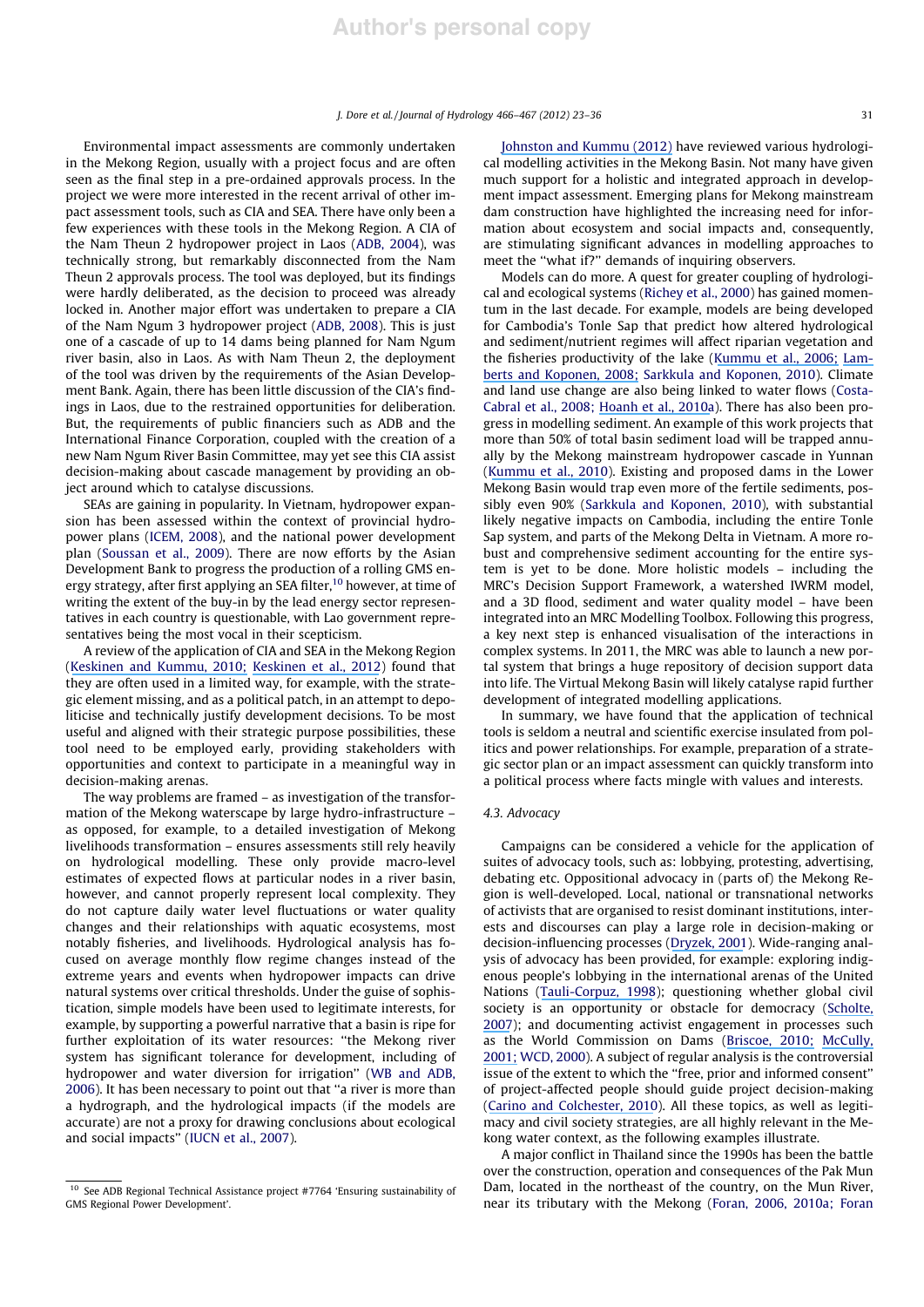and Manorom, 2009; Missingham, 2004; Amornsakchai et al., 2000). Project affected people at Pak Mun have learnt to mobilise, often in diverse coalitions, and capture public arenas of deliberation by undertaking, compiling and publishing their own data and research.

Under the slogan of ''Our River Feeds Millions'', the Save the Mekong campaign has been catalysed and galvanised by the resurgent interest in planned dams for the Lower Mekong mainstream. Campaign supporters argue that these dams pose extraordinary threats to local livelihoods, biodiversity and natural heritage as the flip-side to energy and income benefits. The campaign has successfully raised the profile of dam decision-making by Mekong governments through the strategic use of photography, media, letter-writing, and direct representation. For example, more than 23,000 signatures were attached to a petition warning of the negative consequences of Lower Mekong mainstream dams, sent to the Prime Ministers of Cambodia, Laos, Thailand and Vietnam on 19 October 2009. Word of the campaign also reached distant parliaments in places such as the United States (The Straits Times, 2011) and Australia.

The Save the Mekong campaign is an example of using advocacy tools to influence decision-making processes and arenas. In a short time, it has succeeded in heightening the understanding of risks to ecosystems and livelihoods, and is pressing governments – both in and outside the Mekong Region – to take their responsibilities for project affected people, and nature, seriously. A major achievement of the campaign has been to succeed, despite available science being inconclusive, in reframing the perceived dams threats from environmental protection to food security and the potential for "irreversible economic catastrophe" (Brown, 2011). This has contributed to greatly elevating the issues in the minds of regional and international policymakers.

Resistance can be fertile ([Dryzek, 2001](https://www.researchgate.net/publication/24089693_Resistance_is_Fertile?el=1_x_8&enrichId=rgreq-ac654145bd4298acd038cc0cce53725d-XXX&enrichSource=Y292ZXJQYWdlOzIzMzc5NjEwMTtBUzoxNzY0NDA2NTgxMTI1MTJAMTQxOTA3ODEzOTI4MQ==)), but can also be dangerous. If perceiving decisions or plans over water as unfair, people can choose to resist through protest, or refuse to take the actions demanded of them ([Scott, 1985](https://www.researchgate.net/publication/243660428_Weapons_of_the_Weak_Everyday_Forms_of_Peasant_Resistance?el=1_x_8&enrichId=rgreq-ac654145bd4298acd038cc0cce53725d-XXX&enrichSource=Y292ZXJQYWdlOzIzMzc5NjEwMTtBUzoxNzY0NDA2NTgxMTI1MTJAMTQxOTA3ODEzOTI4MQ==)). This can be a high-risk action in parts of the Mekong Region. Those with more power can choose suppression, to enforce or overturn decisions. Water resources development disputes can fuel or be a source of conflict, especially where there are wider tensions in society. Pak Mun had violent times. But, Myanmar is currently the most extreme case in the region, where resistance has spilled over into violence. There is military-led and resistance-led violence associated with several recently completed hydropower projects and others under construction (Burma Rivers Network, 2011; Environment News Service, 2011). For example, fighting erupted around the Chinese Tarpein Dam in northeast Myanmar in June 2011 between Kachin militia and government forces, with reports of at least 10,000 people displaced (Strangio, 2011). The Myitsone Dam, also in Kachin State, is another project being resisted, fueling substantial anti-Chinese sentiments, as this and other projects are seen as destroying local natural and cultural treasures whilst exporting energy and benefits to China (Din, 2011).

Resistance to these decisions will continue, particularly in the absence of any deliberation or negotiation opportunity. A decision in October 2011 by the Government of Myanmar to suspend the Myitsone project is being hailed as a triumph by local civil society campaigners, but the truth is more complex as the shifting geopolitical interests of the Government of Myanmar have also come into play. Of course lobbying can also be in the opposite direction. Many in China want the Myitsone dam to be re-started as for some it is a ''bellwether on other major Chinese investments'', such as oil and gas pipelines (Kemp, 2012). Inevitably, it will be a protracted struggle, with accusations and counter accusations being made. Already foreigners and local greens are being targeted, with claims that ''with the support of foreign funding, extremist environmentalists were creating rumours and tricking people'' (Boting, 2012). Decisions as large as Myitsone are complex. We simply argue that using our explanatory framework might usefully guide those trying to research and understand the detail of the shifting situation.

## 5. Discussion

#### 5.1. Mekong water governance

The arenas in which tools are introduced in the Mekong Region are complex. Interests are diverse and capabilities of different actors to control agendas and shape decision-making processes are unevenly distributed. Many arenas are closed to key stakeholders, and those which are open may be irrelevant to decision-making. In general, decision-making unfolds in arenas characterised by debates and overlapping or antagonistic view points. Contested discourses (and associated options, ideas, values, narratives etc.), can be observed in confrontations at meetings, public hearings, and multi-stakeholder platforms, as well as in written texts and the media.

Rhetoric of participation is not always matched in practice. For example, Floch and Blake (2011), also part of the project, undertook transboundary water diversion research by examining a supply decision about whether or not to transfer ''untapped'' water from the ''water-rich'' Nam Ngum Basin in Laos, across the Mekong to the ''water-stressed'' northeast of Thailand. The researchers joined in a public hearing with a carefully selected audience of government officials, Thai scholars, and representatives from mainstream civil society organisations. The consultant team intended to test their working hypothesis on the practicality of the project, but discussions were disrupted by a group of protesters that took centre stage and demanded their voices be heard, that people ''be informed about the project'', and ''the water transfer between Thailand and Laos be cancelled''. In tracing the process, Floch and Blake found a wide gap between the rhetoric adopted both in national and international mainstream publications advocating more participatory practices and the real politik of water resources planning that seek to keep a lid on dissenting views.

Many decisions are taken on political grounds, by administrative fiat, or according to a particular, often narrow, web of interests. Hall and Manorom (2010) document numerous cases across the Mekong Region, such as Yali Falls, Pak Mun and Theun Hinboun dams, where scientific research was commissioned, ostensibly for decision-making purposes, only to be ignored by politicians making critical water infrastructure construction or operating decisions.

We observe that core decision-making processes about water in the Mekong Region are still often opaque to all but privileged insiders. Meaningful public deliberation is still the exception rather than the rule. Nevertheless, more recently, we observe a deliberative turn and hopeful signs of water governance change, for example: vibrant elements in the Chinese media interested in understanding and reporting the water-related perspectives of neighbouring countries (Xing et al., 2010); an increasingly inquisitive National Assembly in Laos; bold inputs to public policymaking debates by Vietnamese scientists; increased space for civil society analysts in Cambodia to engage in state irrigation policy debates; peoples' environmental impact assessment in Thailand (Manorom, 2011) building on villager-led Tai Baan participatory action research (Srettachau, 2007); and, improvements in MRC forums resulting in more participatory analyses of project merits.

Lower Mekong mainstream dams are now being examined more openly. This is a result of many factors, including the MRC SEA process (ICEM, 2010), and the subsequent, formal, prior consultation process facilitated by the MRC, that has yielded various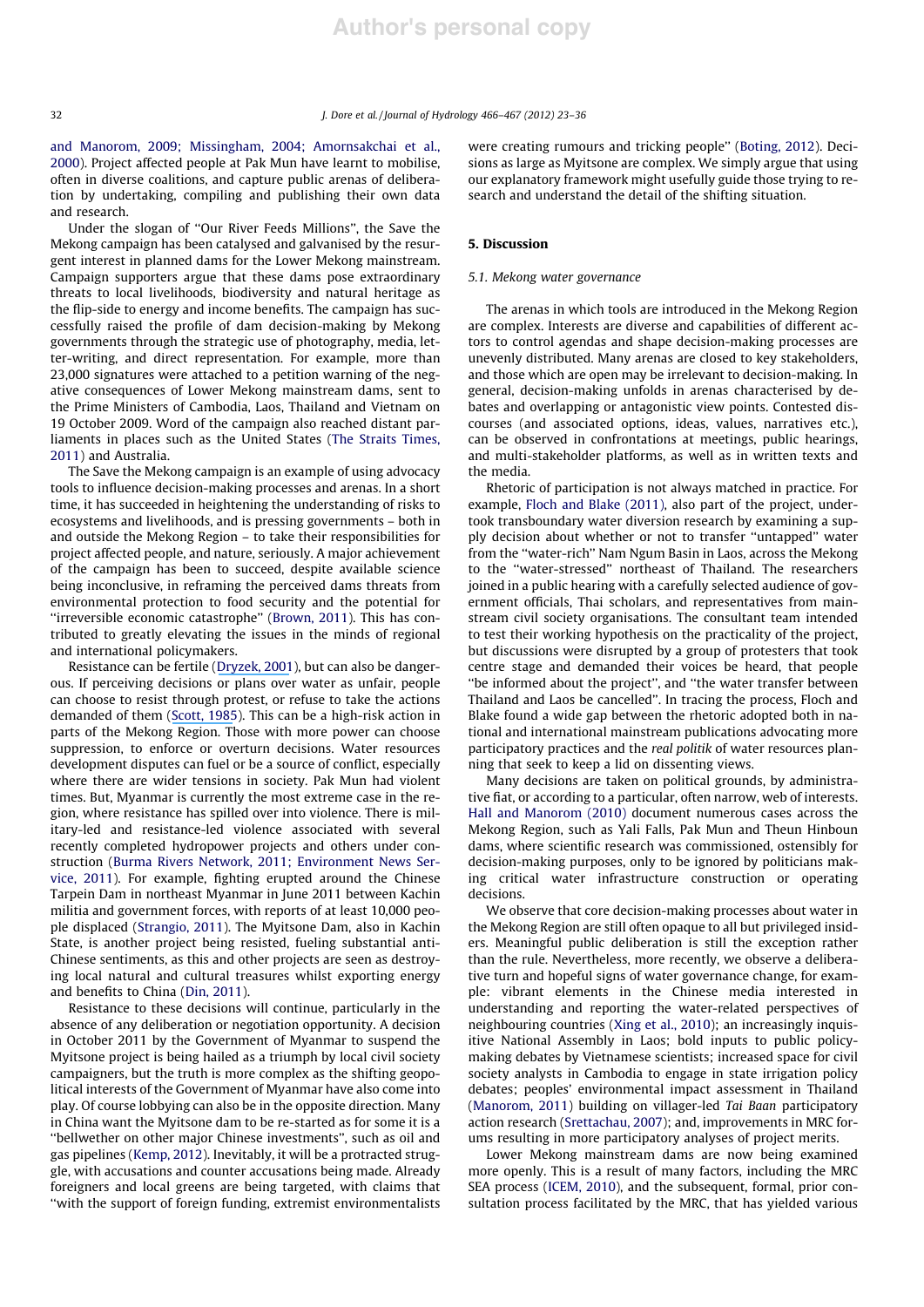technical contributions (MRC, 2011c), and opened an inter-government window for more informed discussions between Lower Mekong countries. Each of these processes has been improved by advocacy from civil society, science, academia and governments.

Across the Mekong Region we see River Basin Organisations (RBOs) being created ostensibly to address all types of land and water resources challenges. Thailand has created RBOs across the country. Vietnam has also experimented with the establishment of RBOs in several places, including the Red River ([Molle and Hoanh,](https://www.researchgate.net/publication/254426150_Implementing_integrated_river_basin_management_lessons_from_the_Red_River_Basin_Vietnam?el=1_x_8&enrichId=rgreq-ac654145bd4298acd038cc0cce53725d-XXX&enrichSource=Y292ZXJQYWdlOzIzMzc5NjEwMTtBUzoxNzY0NDA2NTgxMTI1MTJAMTQxOTA3ODEzOTI4MQ==) [2009](https://www.researchgate.net/publication/254426150_Implementing_integrated_river_basin_management_lessons_from_the_Red_River_Basin_Vietnam?el=1_x_8&enrichId=rgreq-ac654145bd4298acd038cc0cce53725d-XXX&enrichSource=Y292ZXJQYWdlOzIzMzc5NjEwMTtBUzoxNzY0NDA2NTgxMTI1MTJAMTQxOTA3ODEzOTI4MQ==)), the Sre Pok, and has recently committed to another for (at least) the Vietnam portion of the Se San. In 2010, the Lao government also enacted a decree to establish RBOs and is proceeding to do just that. In 2011, Cambodia debated a river basin management subdecree that will also establish RBOs across the country. This wave of RBOs are obvious candidates to experiment with the application of deliberation and technical tools as a way of enriching the multiactor engagement they are supposed to encourage and facilitate.

More generally, we note that among early efforts, deliberative engagements vary hugely in inclusiveness, quality of content, structure, and how they are facilitated. As a result, the quality and influence of those conversations and relationships varies. Dialogues, good and bad, broad and narrow, may all influence negotiations and decisions that are crucial to improving water governance – but, clearly, more needs to be done to improve their implementation if they are to contribute to their full potential.

In the Mekong Region more informed and informing, multistakeholder deliberations, that are sensitive to different scale and level interests, appear crucial to off-setting power imbalances, and increasing transparency and accountability within the politics of water. A shift to a more constructive and deliberative water politics would be assisted by the fostering of a community of water governance practitioners, analysts and policymakers that understand the influence of context and drivers, and the potential and limitations of decision-support and -exploration tools.

## 5.2. Benefits and observations from using the framework

The framework we have developed for analysing transboundary water governance assists our understanding of engagement and decision-making involving socially complex water. Each heading and subheading in the framework acts as a prompt to the analyst to take stock of the situation being assessed and reflect on key aspects. The framework acknowledges the centrality of power and politics but is not subsumed by these topics. Context, drivers, arenas, tools, decisions and impacts all matter. The benefit of using the framework is to keep all these elements within the realm of the analysis.

Though it may be power that enables, the framework reminds, and our experiences shows, that it is drivers that shape actors. Interests are often reflected in the preferred discourses and institutions that actors privilege. Drivers also influence tool selection. For example, adherents to discourses that trumpet transparency and accountability will tend to agree to the deployment of deliberation tools, and use of technical tools in more deliberative ways. On the contrary, adherents to scientific rationalism may have a natural tendency to deploy technical tools, such as modelling, in efforts to find techno-answers rather than as stimulants for more deliberative modes of scenario-building and debate.

Tools can become boundary objects of debate within arenas. We have found that, used in a deliberative setting, technical tool potential can be unlocked when their process or product becomes a boundary object, serving as an interface among different communities of practice ([Guston, 2001;](https://www.researchgate.net/publication/235413120_Boundary_Organizations_in_Environmental_Policy_and_Science_An_Introduction?el=1_x_8&enrichId=rgreq-ac654145bd4298acd038cc0cce53725d-XXX&enrichSource=Y292ZXJQYWdlOzIzMzc5NjEwMTtBUzoxNzY0NDA2NTgxMTI1MTJAMTQxOTA3ODEzOTI4MQ==) Star and Griesemer, 1989). Effective boundary objects help bring together different types of expertise – scientific, managerial and political. Boundary objects, as devices supporting research-action arenas (van Kerkhoff and Lebel, 2006) and assessments ([Cash and Moser, 2000](https://www.researchgate.net/publication/222538044_Linking_Global_and_Local_Scales_Designing_Dynamic_Assessment_and_Management_Processes?el=1_x_8&enrichId=rgreq-ac654145bd4298acd038cc0cce53725d-XXX&enrichSource=Y292ZXJQYWdlOzIzMzc5NjEwMTtBUzoxNzY0NDA2NTgxMTI1MTJAMTQxOTA3ODEzOTI4MQ==)), can help bring different forms of knowledge together and lead to co-production of new knowledge. The ambiguity and flexibility of boundary objects allows different parties to continue conversation and negotiation without having or requiring identical understandings or objectives. For example, in our Mekong illustration, the SEA of Lower Mekong mainstream dams (ICEM, 2010) became a boundary object. In committing to a participatory process, the tool-wielders found themselves in the middle of a multi-sided debate where both facts and values were in dispute. The SEA process provided a space for debate that had not previously been available. The SEA product was also a critically important knowledge input for the subsequent, MRC secretariat's review of the Xayaburi dam proposal (MRC, 2011c).

Tools can contain or further empower actors. For example, use of a deliberation or advocacy tool can be a counter to obvious power imbalances. In situations where power assets are unequally shared, a campaign that successfully targets particular issues or opponents, can level the playing field. The Save the Mekong campaign provides another illustration. The campaign has competently reframed the debate about Lower Mekong mainstream dams via its multipronged efforts that include: use of the local and international media, regional and international politicians; and behind the scenes support for legal challenges that aim to ensure claims and counter claims are tested in the deliberative arena of the Thai court system.

In summary, the framework provides multiple points of entry to an analysis and can be used to map complex water governance situations. Used in this way it can assist those seeking both an overview and an understanding of specific aspects that are inter-related.

## 6. Conclusions

In the Mekong we have found evidence that water resources-related allocation choices can be improved by bringing into arenas different perspectives and fostering deliberation to inform and shape negotiations and decisions. Specifically, we suggest that water governance practice will be improved when:

- ... multi-stakeholder platforms exploring alternative futures, are deployed to build trust and cooperation needed for actors to work together to help resolve water allocation issues;
- ... environmental flows assessments are used to improve effective knowledge for water allocation, by clarifying risks and benefits of different flow regimes on different water users and ecosystems;
- ... scenario building, with the participation of marginalised peoples' representatives, is used to improve transparency in water resources-related allocation by clarifying and probing actors' assumptions and motivations;
- ... strategic environmental assessment is used to explore the broad impacts of existing, proposed and alternative development policies and plans early on;
- ... holistic modeling is used to quantitatively assess impacts of scenarios and development policies and to generate base information for EIAs, SEAs and CIAs;
- ... oppositional advocacy pressure is maintained to ensure that political space is available for civil society and concerned actors to safely contest and contribute to policies, proposals and decisions;
- ... prior to making major infrastructure investments, that scenario building, impact assessments, multi-stakeholder dialogue and transparent negotiations become a part of normal practice;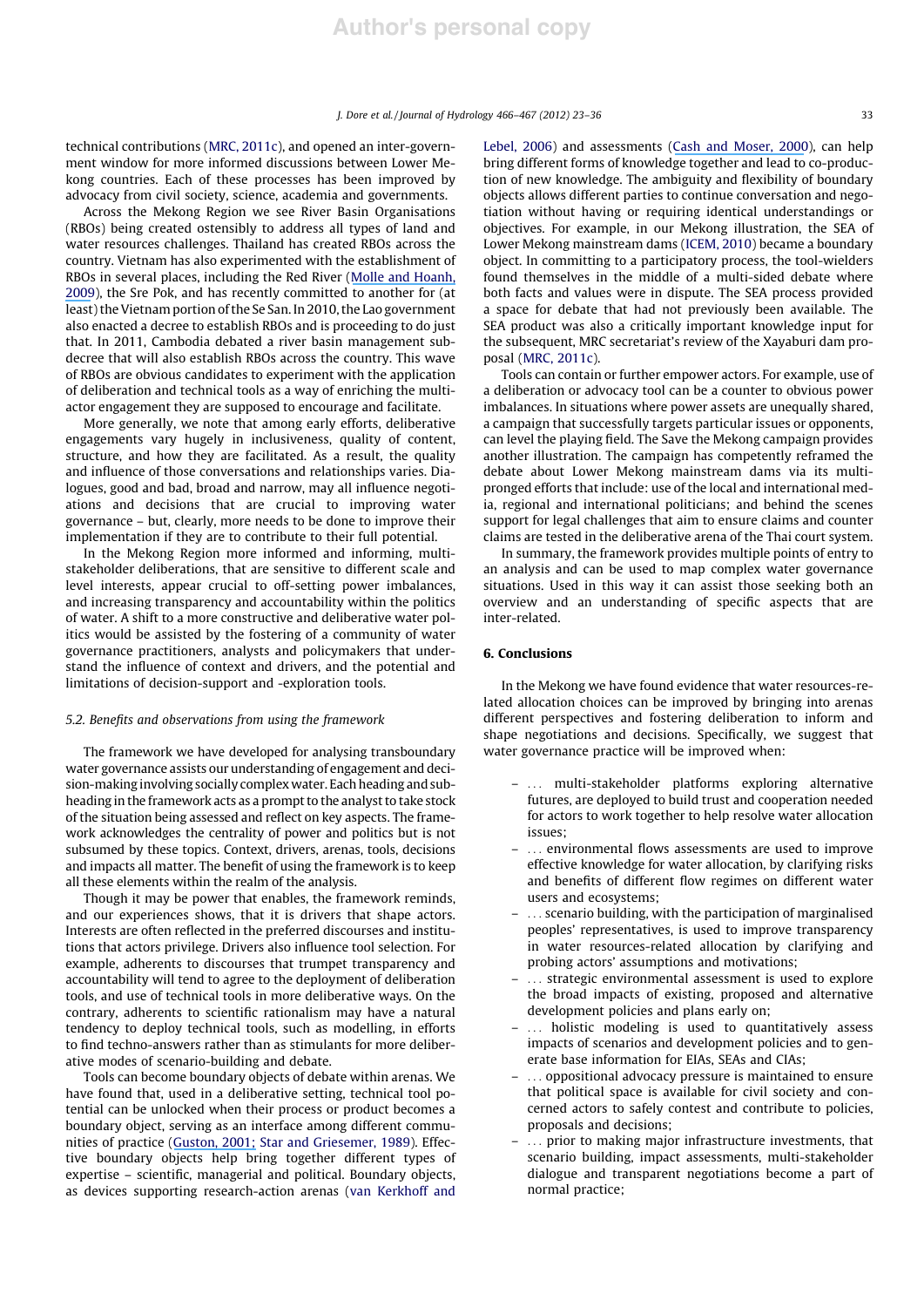– ... negotiation processes retain both elements of competition and collaboration, realising they will never attain perfect consensus, but having an emphasis on coming to fair and workable agreements.

Within and beyond the Mekong, a multitude of diverse actors wrestle with drivers and tools within arenas that produce or influence water-related decisions. Appreciation of actor and arena dynamics is required. The framework for analysing transboundary water governance complexes assists our understanding of decision-making that is saturated with politics and the exercise of power. In addition to highlighting connections, the heuristic framework also includes desirable attributes of decision impacts. Policymakers and practitioners should pay full attention to the fairness and sustainability of allocation and associated investment choices. Ideally decisions will be the result of an informed and negotiated process that has assessed options and impacts, respected rights, accounted for risks, acknowledged responsibilities and sought to fairly distribute rewards – the essence of deliberative water governance.

## Acknowledgements

The authors acknowledge the cooperation received in the shaping of this work from the members of the M-POWER water governance network (www.mpowernetwork.org). This paper draws on lessons from many of M-POWER's research findings, including those financially supported by the CGIAR Challenge Program on Water and Food (CPWF). Kate Lazarus, Kim Geheb, David Dore, Matti Kummu, Marko Keskinen, Jorma Koponen and Juha Sarkkula commented on various drafts of this paper. Two anonymous reviewers also provided valuable criticism. John Dore wishes to acknowledge the support of Australian National University's Fenner School of Environment and Society, and note that the views expressed in this article do not necessarily reflect those of the Australian Agency for International Development (AusAID) or those of the Australian government.

#### References

- ADB, 2002. Building on success: a strategic framework for the next 10 years of the Greater Mekong Subregion economic cooperation programme. In: Endorsed by the 10th Ministerial Conference held in Yangon, Myanmar on 29 November 2001. Asian Development Bank, Manila.
- ADB, 2004. Cumulative Impact Analysis and Nam Theun 2 Contributions, Prepared by NORPLAN and Ecolao.
- ADB, 2008. Lao People's Democratic Republic: Preparing the Cumulative Impact Assessment for the Nam Ngum 3 Hydropower Project. Prepared by Vattenfall Power Consultant AB in Association with Ramboll Natura and Earth Systems Lao, Asian Development Bank, Manila.
- ADB, 2010a. Sharing Growth and Prosperity: Strategy and Action Plan for the Greater Mekong Subregion Southern Economic Corridor. Asian Development Bank, Manila.
- ADB, 2010b. Strategy and Action Plan for the Greater Mekong Subregion East–West Economic Corridor. Asian Development Bank, Manila.
- ADB, 2010c. Toward Sustainable and Balanced Development: Strategy and Action Plan for the Greater Mekong Subregion North–South Economic Corridor. Asian Development Bank, Manila.
- ADB, 2011. The Greater Mekong Subregion Economic Cooperation Program Strategic Framework 2012–2022. Asian Development Bank, Manila.
- ADB, 2012. Water Financing Partnership Facility: Annual Work Program January– December 2012. Asian Development Bank, Manila.
- Amornsakchai, Sakchai et al., 2000. Pak Mun dam, Mekong River Basin, Thailand, A Case Study Prepared as an Input to the World Commission on Dams, Cape Town.
- Avolio, B.J., Yammarino, F.J. (Eds.), 2003. Transformational and Charismatic
- Leadership: The Road Ahead. Elsevier Science, New York. [Barlow, C., Baran, E., Halls, A.S., Kshatriya, M., 2008. How much of the Mekong fish](https://www.researchgate.net/publication/237347159_How_much_of_the_Mekong_fish_catch_is_at_risk_from_mainstream_dam_development?el=1_x_8&enrichId=rgreq-ac654145bd4298acd038cc0cce53725d-XXX&enrichSource=Y292ZXJQYWdlOzIzMzc5NjEwMTtBUzoxNzY0NDA2NTgxMTI1MTJAMTQxOTA3ODEzOTI4MQ==) [catch is at risk from mainstream dam development? Catch Cult. \(Mekong River](https://www.researchgate.net/publication/237347159_How_much_of_the_Mekong_fish_catch_is_at_risk_from_mainstream_dam_development?el=1_x_8&enrichId=rgreq-ac654145bd4298acd038cc0cce53725d-XXX&enrichSource=Y292ZXJQYWdlOzIzMzc5NjEwMTtBUzoxNzY0NDA2NTgxMTI1MTJAMTQxOTA3ODEzOTI4MQ==) [Commission\) 14 \(3\).](https://www.researchgate.net/publication/237347159_How_much_of_the_Mekong_fish_catch_is_at_risk_from_mainstream_dam_development?el=1_x_8&enrichId=rgreq-ac654145bd4298acd038cc0cce53725d-XXX&enrichSource=Y292ZXJQYWdlOzIzMzc5NjEwMTtBUzoxNzY0NDA2NTgxMTI1MTJAMTQxOTA3ODEzOTI4MQ==)
- Bird, J., 2012. Water Resources Management in the Greater Mekong Subregion: Linkages to Hydropower Planning for a Sustainable Future, GMS 2020 Conference: Balancing Economic Growth and Environmental Sustainability. Asian Development Bank, Bangkok, pp. 377–389.
- Blake, D.J.H. et al., 2010. Environmental Flows in the Nam Songkhram River Basin. Working Paper PN67-2010-10.
- Boting, Zhang, 2012. Considering the Asia Times on the Myitsone Dam, China Hydropower Association (21 February).
- [Briscoe, J., 2010. Overreach and response: the politics of the WCD and its aftermath.](https://www.researchgate.net/publication/46093746_Viewpoint_-_Overreach_and_Response_The_Politics_of_the_WCD_and_its_Aftermath?el=1_x_8&enrichId=rgreq-ac654145bd4298acd038cc0cce53725d-XXX&enrichSource=Y292ZXJQYWdlOzIzMzc5NjEwMTtBUzoxNzY0NDA2NTgxMTI1MTJAMTQxOTA3ODEzOTI4MQ==) [Water Alternat. 3 \(2\), 399–415.](https://www.researchgate.net/publication/46093746_Viewpoint_-_Overreach_and_Response_The_Politics_of_the_WCD_and_its_Aftermath?el=1_x_8&enrichId=rgreq-ac654145bd4298acd038cc0cce53725d-XXX&enrichSource=Y292ZXJQYWdlOzIzMzc5NjEwMTtBUzoxNzY0NDA2NTgxMTI1MTJAMTQxOTA3ODEzOTI4MQ==)
- [Browder, G., 2000. An analysis of the negotiations for the 1995 Mekong agreement.](https://www.researchgate.net/publication/233582609_An_Analysis_of_the_Negotiations_for_the_1995_Mekong_Agreement?el=1_x_8&enrichId=rgreq-ac654145bd4298acd038cc0cce53725d-XXX&enrichSource=Y292ZXJQYWdlOzIzMzc5NjEwMTtBUzoxNzY0NDA2NTgxMTI1MTJAMTQxOTA3ODEzOTI4MQ==) [Int. Negot. 5 \(2\), 237–261.](https://www.researchgate.net/publication/233582609_An_Analysis_of_the_Negotiations_for_the_1995_Mekong_Agreement?el=1_x_8&enrichId=rgreq-ac654145bd4298acd038cc0cce53725d-XXX&enrichSource=Y292ZXJQYWdlOzIzMzc5NjEwMTtBUzoxNzY0NDA2NTgxMTI1MTJAMTQxOTA3ODEzOTI4MQ==)
- Brown, D., 2011. Mekong Dams Test a Special Relationship. Asia Times Online.
- Bui, Kim Chi, 1997. From Committee to Commission? The evolution of the Mekong River Agreements with reference to the Murray–Darling Basin Agreements. PhD Thesis. University of Melbourne.
- Burma Rivers Network, 2011. Stop Damming in War zones on Burma's Major Rivers. Burma Rivers Network.
- [Byman, D.L., Pollack, K.M., 2001. Let us now praise great men: bringing the](https://www.researchgate.net/publication/236727744_Let_Us_Now_Praise_Great_Men_Bringing_the_Statesman_Back_In?el=1_x_8&enrichId=rgreq-ac654145bd4298acd038cc0cce53725d-XXX&enrichSource=Y292ZXJQYWdlOzIzMzc5NjEwMTtBUzoxNzY0NDA2NTgxMTI1MTJAMTQxOTA3ODEzOTI4MQ==) [statesman back in. Int. Secur. 25 \(4\), 107–146.](https://www.researchgate.net/publication/236727744_Let_Us_Now_Praise_Great_Men_Bringing_the_Statesman_Back_In?el=1_x_8&enrichId=rgreq-ac654145bd4298acd038cc0cce53725d-XXX&enrichSource=Y292ZXJQYWdlOzIzMzc5NjEwMTtBUzoxNzY0NDA2NTgxMTI1MTJAMTQxOTA3ODEzOTI4MQ==)
- [Carino, J., Colchester, M., 2010. From dams to development justice: progress with](https://www.researchgate.net/publication/46093748_Viewpoint_-_From_dams_to_development_justice_Progress_with_) ['free, prior and informed consent' since the World Commission on Dams. Water](https://www.researchgate.net/publication/46093748_Viewpoint_-_From_dams_to_development_justice_Progress_with_) [Alternat. 3 \(3\), 423–437.](https://www.researchgate.net/publication/46093748_Viewpoint_-_From_dams_to_development_justice_Progress_with_)
- [Cash, D.W., Moser, S.C., 2000. Linking global and local scales: designing dynamic](https://www.researchgate.net/publication/222538044_Linking_Global_and_Local_Scales_Designing_Dynamic_Assessment_and_Management_Processes?el=1_x_8&enrichId=rgreq-ac654145bd4298acd038cc0cce53725d-XXX&enrichSource=Y292ZXJQYWdlOzIzMzc5NjEwMTtBUzoxNzY0NDA2NTgxMTI1MTJAMTQxOTA3ODEzOTI4MQ==) [assessment and management processes. Global Environ. Change 10, 109–](https://www.researchgate.net/publication/222538044_Linking_Global_and_Local_Scales_Designing_Dynamic_Assessment_and_Management_Processes?el=1_x_8&enrichId=rgreq-ac654145bd4298acd038cc0cce53725d-XXX&enrichSource=Y292ZXJQYWdlOzIzMzc5NjEwMTtBUzoxNzY0NDA2NTgxMTI1MTJAMTQxOTA3ODEzOTI4MQ==) [120.](https://www.researchgate.net/publication/222538044_Linking_Global_and_Local_Scales_Designing_Dynamic_Assessment_and_Management_Processes?el=1_x_8&enrichId=rgreq-ac654145bd4298acd038cc0cce53725d-XXX&enrichSource=Y292ZXJQYWdlOzIzMzc5NjEwMTtBUzoxNzY0NDA2NTgxMTI1MTJAMTQxOTA3ODEzOTI4MQ==)
- CIE, 2010. Economic Benefits of Trade Facilitation in the Greater Mekong Subregion. Centre for International Economics, Canberra and Sydney.
- Costa-Cabral, M.C. et al., 2008. Landscape structure and use, climate, and water movement in the Mekong River basin. Hydrol. Process. 22 (12), 1731–1746.
- Daming, He, Kung, Hsiang-te, 1997. Facilitating regional sustainable development through integrated multi-objective utilisation and management of the water
- resources of the Lancang-Mekong river basin. J. Chin. Geogr. 7 (4), 9–21. Dao, Nguyen, Hawkins, K.B., 2011. Vietnam Power Development Plan for the 2011– 2020 Period, Mayer Brown Practices.
- Din, A., 2011. Killing the Irrawaddy. Irrawaddy Online.
- Dore, J., 2001. Environmental Governance in the Greater Mekong Subregion, Working Papers of the Mekong Regional Environmental Governance (MREG) Project, Part of the Resource Policy Support Initiative (REPSI). World Resources Institute, Chiang Mai.
- [Dore, J., 2003. The governance of increasing Mekong regionalism. In: Kaosa-ard,](https://www.researchgate.net/publication/279524722_The_governance_of_increasing_Mekong_regionalism?el=1_x_8&enrichId=rgreq-ac654145bd4298acd038cc0cce53725d-XXX&enrichSource=Y292ZXJQYWdlOzIzMzc5NjEwMTtBUzoxNzY0NDA2NTgxMTI1MTJAMTQxOTA3ODEzOTI4MQ==) [Mingsarn, Dore, J. \(Eds.\), Social Challenges for the Mekong Region. White Lotus,](https://www.researchgate.net/publication/279524722_The_governance_of_increasing_Mekong_regionalism?el=1_x_8&enrichId=rgreq-ac654145bd4298acd038cc0cce53725d-XXX&enrichSource=Y292ZXJQYWdlOzIzMzc5NjEwMTtBUzoxNzY0NDA2NTgxMTI1MTJAMTQxOTA3ODEzOTI4MQ==) [Bangkok, pp. 405–440.](https://www.researchgate.net/publication/279524722_The_governance_of_increasing_Mekong_regionalism?el=1_x_8&enrichId=rgreq-ac654145bd4298acd038cc0cce53725d-XXX&enrichSource=Y292ZXJQYWdlOzIzMzc5NjEwMTtBUzoxNzY0NDA2NTgxMTI1MTJAMTQxOTA3ODEzOTI4MQ==)
- [Dore, J., 2007. Mekong Region water-related MSPs: unfulfilled potential. In: Warner,](https://www.researchgate.net/publication/279523984_Mekong_Region_water-related_MSPs_Unfulfilled_potential?el=1_x_8&enrichId=rgreq-ac654145bd4298acd038cc0cce53725d-XXX&enrichSource=Y292ZXJQYWdlOzIzMzc5NjEwMTtBUzoxNzY0NDA2NTgxMTI1MTJAMTQxOTA3ODEzOTI4MQ==) [J. \(Ed.\), Multi-Stakeholder Platforms for Integrated Water Management.](https://www.researchgate.net/publication/279523984_Mekong_Region_water-related_MSPs_Unfulfilled_potential?el=1_x_8&enrichId=rgreq-ac654145bd4298acd038cc0cce53725d-XXX&enrichSource=Y292ZXJQYWdlOzIzMzc5NjEwMTtBUzoxNzY0NDA2NTgxMTI1MTJAMTQxOTA3ODEzOTI4MQ==) Ashgate, Aldershot, pp. 205–234.
- Dore, J., 2010. Multi-stakeholder platforms. In: Dore, J., Robinson, J., Smith, M. (Eds.), Negotiate: Reaching Agreements Over Water. IUCN (International Union for Conservation of Nature), Gland, pp. 37–58.
- [Dore, J., Lebel, L., 2010. Deliberation and scale in Mekong Region water governance.](https://www.researchgate.net/publication/45189230_Deliberation_and_Scale_in_Mekong_Region_Water_Governance?el=1_x_8&enrichId=rgreq-ac654145bd4298acd038cc0cce53725d-XXX&enrichSource=Y292ZXJQYWdlOzIzMzc5NjEwMTtBUzoxNzY0NDA2NTgxMTI1MTJAMTQxOTA3ODEzOTI4MQ==) [Environ. Manage. 46 \(1\), 60–80.](https://www.researchgate.net/publication/45189230_Deliberation_and_Scale_in_Mekong_Region_Water_Governance?el=1_x_8&enrichId=rgreq-ac654145bd4298acd038cc0cce53725d-XXX&enrichSource=Y292ZXJQYWdlOzIzMzc5NjEwMTtBUzoxNzY0NDA2NTgxMTI1MTJAMTQxOTA3ODEzOTI4MQ==)
- Dore, J., Smith, M., 2010. Why negotiate? In: Dore, J., Robinson, J., Smith, M. (Eds.), Negotiate: Reaching Agreements Over Water. IUCN (International Union for Conservation of Nature), Gland, Switzerland, pp. 15–21.
- Dore, J., Molle, F., Lebel, L., Foran, T., Lazarus, K., 2010a. Improving Mekong Water Resources Investment and Allocation Choices. PN67 Project Report, Challenge Program on Water and Food, Colombo, Sri Lanka.
- Dore, J., Robinson, J., Smith, M. (Eds.), 2010b. Negotiate: Reaching Agreements Over Water. IUCN (International Union for Conservation of Nature), Gland, Switzerland, 120pp.
- 
- [Dryzek, J.S., 2001. Resistance is fertile. Global Environ. Polit. 1 \(1\), 11–17.](https://www.researchgate.net/publication/24089693_Resistance_is_Fertile?el=1_x_8&enrichId=rgreq-ac654145bd4298acd038cc0cce53725d-XXX&enrichSource=Y292ZXJQYWdlOzIzMzc5NjEwMTtBUzoxNzY0NDA2NTgxMTI1MTJAMTQxOTA3ODEzOTI4MQ==) Dryzek, J.S., 2006. Deliberative Global Politics: Discourse and Democracy in a Divided World. Polity Press, Cambridge.
- Dyson, M., Bergkamp, G., Scanlon, J. (Eds.), 2003. FLOW The Essentials of Environmental Flows. IUCN, Gland.
- Environment News Service, 2011. Fighting Erupts Over Chinese Hydropower Dams in Burma. Environment News Service, Bangkok.
- ESCAP, 1997. ESCAP and the Mekong cooperation. Water Resour. J. (September), 1– 6.
- Floch, P., Blake, D.J.H., 2011. Water transfer planning in northeast Thailand: rhetoric and practice. In: Lazarus, K., Badenoch, N., Dao, Nga, Resurreccion, B. (Eds.), Water Rights and Social Justice in the Mekong Region. Earthscan, London.
- Foran, T., 2006. Rivers of Contention: Pak Mun Dam, Electricity Planning, and State– Society Relations in Thailand, 1932–2004. PhD Thesis. Division of Geography,
- Department of Geosciences, University of Sydney. Foran, T., 2010a. Contentious Decision Making Around Pak Mun Dam. Working Paper PN67-2010-08.
- [Foran, T., 2010b. Using Holistic Scenarios to Re-write Rural Futures. Working Paper](https://www.researchgate.net/publication/277143017_Using_holistic_scenarios_to_re-write_rural_futures_Chapter_15?el=1_x_8&enrichId=rgreq-ac654145bd4298acd038cc0cce53725d-XXX&enrichSource=Y292ZXJQYWdlOzIzMzc5NjEwMTtBUzoxNzY0NDA2NTgxMTI1MTJAMTQxOTA3ODEzOTI4MQ==) [PN67-2010-23.](https://www.researchgate.net/publication/277143017_Using_holistic_scenarios_to_re-write_rural_futures_Chapter_15?el=1_x_8&enrichId=rgreq-ac654145bd4298acd038cc0cce53725d-XXX&enrichSource=Y292ZXJQYWdlOzIzMzc5NjEwMTtBUzoxNzY0NDA2NTgxMTI1MTJAMTQxOTA3ODEzOTI4MQ==)
- [Foran, T., Manorom, K., 2009. Pak Mun dam: perpetually contested? In: Molle, F.,](https://www.researchgate.net/publication/277142761_Pak_Mun_dam_perpetually_contested?el=1_x_8&enrichId=rgreq-ac654145bd4298acd038cc0cce53725d-XXX&enrichSource=Y292ZXJQYWdlOzIzMzc5NjEwMTtBUzoxNzY0NDA2NTgxMTI1MTJAMTQxOTA3ODEzOTI4MQ==) [Foran, T., Käkönen, M. \(Eds.\), Contested Waterscapes in the Mekong Region:](https://www.researchgate.net/publication/277142761_Pak_Mun_dam_perpetually_contested?el=1_x_8&enrichId=rgreq-ac654145bd4298acd038cc0cce53725d-XXX&enrichSource=Y292ZXJQYWdlOzIzMzc5NjEwMTtBUzoxNzY0NDA2NTgxMTI1MTJAMTQxOTA3ODEzOTI4MQ==) [Hydropower, Livelihoods and Governance. Earthscan, London, pp. 55–80.](https://www.researchgate.net/publication/277142761_Pak_Mun_dam_perpetually_contested?el=1_x_8&enrichId=rgreq-ac654145bd4298acd038cc0cce53725d-XXX&enrichSource=Y292ZXJQYWdlOzIzMzc5NjEwMTtBUzoxNzY0NDA2NTgxMTI1MTJAMTQxOTA3ODEzOTI4MQ==)
- [Friend, R., Arthur, R., Keskinen, M., 2009. Songs of the doomed: the continuing](https://www.researchgate.net/publication/260532768_Songs_of_the_doomed_The_continuing_neglect_of_capture_fisheries_in_hydropower_development_in_the_Mekong?el=1_x_8&enrichId=rgreq-ac654145bd4298acd038cc0cce53725d-XXX&enrichSource=Y292ZXJQYWdlOzIzMzc5NjEwMTtBUzoxNzY0NDA2NTgxMTI1MTJAMTQxOTA3ODEzOTI4MQ==) [neglect of capture fisheries in hydropower development in the Mekong. In:](https://www.researchgate.net/publication/260532768_Songs_of_the_doomed_The_continuing_neglect_of_capture_fisheries_in_hydropower_development_in_the_Mekong?el=1_x_8&enrichId=rgreq-ac654145bd4298acd038cc0cce53725d-XXX&enrichSource=Y292ZXJQYWdlOzIzMzc5NjEwMTtBUzoxNzY0NDA2NTgxMTI1MTJAMTQxOTA3ODEzOTI4MQ==) [Molle, F., Foran, T., Käkönen, M. \(Eds.\), Contested Waterscapes in the Mekong](https://www.researchgate.net/publication/260532768_Songs_of_the_doomed_The_continuing_neglect_of_capture_fisheries_in_hydropower_development_in_the_Mekong?el=1_x_8&enrichId=rgreq-ac654145bd4298acd038cc0cce53725d-XXX&enrichSource=Y292ZXJQYWdlOzIzMzc5NjEwMTtBUzoxNzY0NDA2NTgxMTI1MTJAMTQxOTA3ODEzOTI4MQ==) [Region: Hydropower, Livelihoods and Governance;;. Earthscan, London, pp.](https://www.researchgate.net/publication/260532768_Songs_of_the_doomed_The_continuing_neglect_of_capture_fisheries_in_hydropower_development_in_the_Mekong?el=1_x_8&enrichId=rgreq-ac654145bd4298acd038cc0cce53725d-XXX&enrichSource=Y292ZXJQYWdlOzIzMzc5NjEwMTtBUzoxNzY0NDA2NTgxMTI1MTJAMTQxOTA3ODEzOTI4MQ==) [307–332.](https://www.researchgate.net/publication/260532768_Songs_of_the_doomed_The_continuing_neglect_of_capture_fisheries_in_hydropower_development_in_the_Mekong?el=1_x_8&enrichId=rgreq-ac654145bd4298acd038cc0cce53725d-XXX&enrichSource=Y292ZXJQYWdlOzIzMzc5NjEwMTtBUzoxNzY0NDA2NTgxMTI1MTJAMTQxOTA3ODEzOTI4MQ==)
- [Garden, P., Nance, S.L., 2007. Forums and flows: emerging media trends. In: Lebel, L.,](https://www.researchgate.net/publication/290128853_Forums_and_flows_emerging_media_trends?el=1_x_8&enrichId=rgreq-ac654145bd4298acd038cc0cce53725d-XXX&enrichSource=Y292ZXJQYWdlOzIzMzc5NjEwMTtBUzoxNzY0NDA2NTgxMTI1MTJAMTQxOTA3ODEzOTI4MQ==) [Dore, J., Daniel, R., Koma, Yang Saing \(Eds.\), Democratising Water Governance in](https://www.researchgate.net/publication/290128853_Forums_and_flows_emerging_media_trends?el=1_x_8&enrichId=rgreq-ac654145bd4298acd038cc0cce53725d-XXX&enrichSource=Y292ZXJQYWdlOzIzMzc5NjEwMTtBUzoxNzY0NDA2NTgxMTI1MTJAMTQxOTA3ODEzOTI4MQ==) [the Mekong Region. Mekong Press, Chiang Mai, pp. 157–176.](https://www.researchgate.net/publication/290128853_Forums_and_flows_emerging_media_trends?el=1_x_8&enrichId=rgreq-ac654145bd4298acd038cc0cce53725d-XXX&enrichSource=Y292ZXJQYWdlOzIzMzc5NjEwMTtBUzoxNzY0NDA2NTgxMTI1MTJAMTQxOTA3ODEzOTI4MQ==)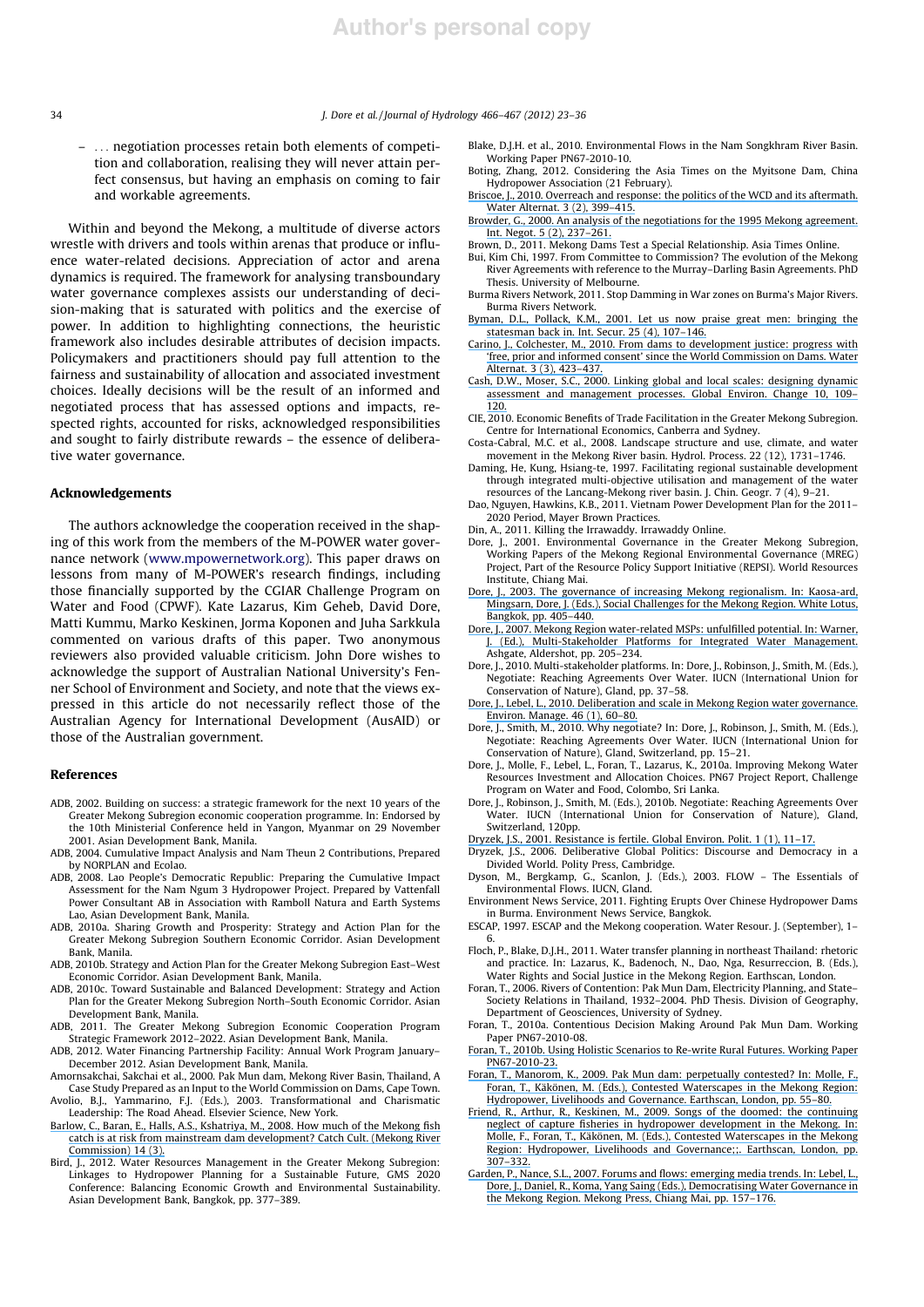- [Gibson, C., Ostrom, E., Ahn, T.K., 2000. The concept of scale and the human](https://www.researchgate.net/publication/222552538_The_Concept_of_Scale_and_the_Human_Dimensions_of_Global_Change_A_Survey?el=1_x_8&enrichId=rgreq-ac654145bd4298acd038cc0cce53725d-XXX&enrichSource=Y292ZXJQYWdlOzIzMzc5NjEwMTtBUzoxNzY0NDA2NTgxMTI1MTJAMTQxOTA3ODEzOTI4MQ==) [dimensions of global change: a survey. Ecol. Econ. 32, 217–239.](https://www.researchgate.net/publication/222552538_The_Concept_of_Scale_and_the_Human_Dimensions_of_Global_Change_A_Survey?el=1_x_8&enrichId=rgreq-ac654145bd4298acd038cc0cce53725d-XXX&enrichSource=Y292ZXJQYWdlOzIzMzc5NjEwMTtBUzoxNzY0NDA2NTgxMTI1MTJAMTQxOTA3ODEzOTI4MQ==) Governments of Cambodia China Laos Myanmar Vietnam Thailand, 2003. Inter-
- governmental Agreement on Regional Power Trade in the Greater Mekong Subregion. Signed in Phnom Penh (3 November).
- Governments of Cambodia Laos Vietnam Thailand, 1995. Agreement on the Cooperation for the Sustainable Development of the Mekong River Basin. Signed in Chiang Rai (5 April).
- Graham, J., 2006. Speech. In: Sampford, C., Connors, C. (Eds.), World Ethics Forum. Keble College, University of Oxford, UK.
- [Grumbine, R.E., Dore, J., Xu, J., 2012. Mekong hydropower: drivers of change and](https://www.researchgate.net/publication/261976761_Mekong_Hydropower_Drivers_of_Change_and_Governance_Challenges?el=1_x_8&enrichId=rgreq-ac654145bd4298acd038cc0cce53725d-XXX&enrichSource=Y292ZXJQYWdlOzIzMzc5NjEwMTtBUzoxNzY0NDA2NTgxMTI1MTJAMTQxOTA3ODEzOTI4MQ==) [governance challenges. Front. Ecol. Environ. 10 \(2\), 91–98.](https://www.researchgate.net/publication/261976761_Mekong_Hydropower_Drivers_of_Change_and_Governance_Challenges?el=1_x_8&enrichId=rgreq-ac654145bd4298acd038cc0cce53725d-XXX&enrichSource=Y292ZXJQYWdlOzIzMzc5NjEwMTtBUzoxNzY0NDA2NTgxMTI1MTJAMTQxOTA3ODEzOTI4MQ==)
- [Guston, D.H., 2001. Boundary organisations in environmental policy and science: an](https://www.researchgate.net/publication/235413120_Boundary_Organizations_in_Environmental_Policy_and_Science_An_Introduction?el=1_x_8&enrichId=rgreq-ac654145bd4298acd038cc0cce53725d-XXX&enrichSource=Y292ZXJQYWdlOzIzMzc5NjEwMTtBUzoxNzY0NDA2NTgxMTI1MTJAMTQxOTA3ODEzOTI4MQ==) [introduction. Sci. Technol. Human Values 26 \(4\), 399–408.](https://www.researchgate.net/publication/235413120_Boundary_Organizations_in_Environmental_Policy_and_Science_An_Introduction?el=1_x_8&enrichId=rgreq-ac654145bd4298acd038cc0cce53725d-XXX&enrichSource=Y292ZXJQYWdlOzIzMzc5NjEwMTtBUzoxNzY0NDA2NTgxMTI1MTJAMTQxOTA3ODEzOTI4MQ==)
- Hall, D.S., Manorom, K., 2010. Decision-Making in the Mekong: What Role for Scientists? Working Paper PN67-2010-29.
- [Handmer, J., Dovers, S., 2007. The Handbook of Disaster and Emergency Policies and](https://www.researchgate.net/publication/44839586_The_Handbook_of_Emergency_and_Disaster_Policies_and_Institutions?el=1_x_8&enrichId=rgreq-ac654145bd4298acd038cc0cce53725d-XXX&enrichSource=Y292ZXJQYWdlOzIzMzc5NjEwMTtBUzoxNzY0NDA2NTgxMTI1MTJAMTQxOTA3ODEzOTI4MQ==) [Institutions. Earthscan, London, 187pp.](https://www.researchgate.net/publication/44839586_The_Handbook_of_Emergency_and_Disaster_Policies_and_Institutions?el=1_x_8&enrichId=rgreq-ac654145bd4298acd038cc0cce53725d-XXX&enrichSource=Y292ZXJQYWdlOzIzMzc5NjEwMTtBUzoxNzY0NDA2NTgxMTI1MTJAMTQxOTA3ODEzOTI4MQ==)
- [Hay, C., 1997. Divided by a common language: political theory and the concept of](https://www.researchgate.net/publication/229647944_Divided_by_a_common_language_Political_theory_and_the_concept_of_power?el=1_x_8&enrichId=rgreq-ac654145bd4298acd038cc0cce53725d-XXX&enrichSource=Y292ZXJQYWdlOzIzMzc5NjEwMTtBUzoxNzY0NDA2NTgxMTI1MTJAMTQxOTA3ODEzOTI4MQ==) [power. Politics 17 \(1\), 45–52.](https://www.researchgate.net/publication/229647944_Divided_by_a_common_language_Political_theory_and_the_concept_of_power?el=1_x_8&enrichId=rgreq-ac654145bd4298acd038cc0cce53725d-XXX&enrichSource=Y292ZXJQYWdlOzIzMzc5NjEwMTtBUzoxNzY0NDA2NTgxMTI1MTJAMTQxOTA3ODEzOTI4MQ==)
- Hinton, P., 2000. Where nothing is as it seems: between Southeast China and mainland Southeast Asia in the ''post-socialist'' era. In: Evans, G., Hutton, C., Eng, K.K. (Eds.), Where China Meets Southeast Asia: Social and Cultural Change in the Border Regions. White Lotus, Bangkok, pp. 7–27.
- Hirsch, P., Morck-Jensen, K., 2006. National Interests and Transboundary Water Governance in the Mekong. Australian Mekong Resource Centre, University of Sydney.
- [Hoanh, C.T., Jirayoot, K., Lacombe, G., Srinetr, V., 2010a. Impacts of Climate Change](https://www.researchgate.net/publication/266261509_Impacts_of_climate_change_and_development_on_Mekong_Flow_regime_First_assessment?el=1_x_8&enrichId=rgreq-ac654145bd4298acd038cc0cce53725d-XXX&enrichSource=Y292ZXJQYWdlOzIzMzc5NjEwMTtBUzoxNzY0NDA2NTgxMTI1MTJAMTQxOTA3ODEzOTI4MQ==) [and Development on Mekong Flow Regime. MRC Technical Paper 29. Mekong](https://www.researchgate.net/publication/266261509_Impacts_of_climate_change_and_development_on_Mekong_Flow_regime_First_assessment?el=1_x_8&enrichId=rgreq-ac654145bd4298acd038cc0cce53725d-XXX&enrichSource=Y292ZXJQYWdlOzIzMzc5NjEwMTtBUzoxNzY0NDA2NTgxMTI1MTJAMTQxOTA3ODEzOTI4MQ==) [River Commission, Vientiane.](https://www.researchgate.net/publication/266261509_Impacts_of_climate_change_and_development_on_Mekong_Flow_regime_First_assessment?el=1_x_8&enrichId=rgreq-ac654145bd4298acd038cc0cce53725d-XXX&enrichSource=Y292ZXJQYWdlOzIzMzc5NjEwMTtBUzoxNzY0NDA2NTgxMTI1MTJAMTQxOTA3ODEzOTI4MQ==)
- Hoanh, C.T., Suhardiman, D., Tuan, L.A., 2010b. Irrigation Expansion in the Vietnamese Mekong Delta: Back to the Future. Working Paper PN67-2010-16.
- Hoff, H., 2011. Understanding the Nexus. Background Paper for the Bonn 2011 Conference: The Water, Energy and Food Security Nexus. Stockholm Environment Institute, Stockholm.
- Hori, H., 2000. The Mekong: Environment and Development. United Nations University Press, Tokyo, 398pp.
- ICEM, 2008. Strategic Environmental Assessment of the Quang Nam Province Hydropower Plan for the Vu Gia–Thu Bon River Basin. Report prepared for the Government of Vietnam and the Asian Development Bank, International Centre for Environmental Management (ICEM).
- ICEM, 2010. MRC Strategic Environmental Assessment of Hydropower on the Mekong Mainstream, Produced for Mekong River Commission by ICEM. International Centre for Environmental Management.
- International POE, 2010. Strategic Review of the Basin Development Plan, International Panel of Experts Recruited by Mekong River Commission, Vientiane.
- IUCN, 2005. Environmental Flows: Rapid Environmental Flow Assessment for the Huong River Basin, Central Vietnam. The World Conservation Union, Hanoi.
- IUCN, TEI, IWMI, M-POWER, 2007. Exploring Water Futures Together: Mekong Region Waters Dialogue. Report from regional Dialogue, Vientiane, Lao PDR, The World Conservation Union, Thailand Environment Institute, International Water Management Institute, M-POWER Water Governance Network.
- [Johnston, R., Kummu, M., 2012. Water resource models in the Mekong Basin: a](https://www.researchgate.net/publication/225861914_Water_Resource_Models_in_the_Mekong_Basin_A_Review?el=1_x_8&enrichId=rgreq-ac654145bd4298acd038cc0cce53725d-XXX&enrichSource=Y292ZXJQYWdlOzIzMzc5NjEwMTtBUzoxNzY0NDA2NTgxMTI1MTJAMTQxOTA3ODEzOTI4MQ==) [review. Water Resour. Manage. 26 \(2\), 429–455.](https://www.researchgate.net/publication/225861914_Water_Resource_Models_in_the_Mekong_Basin_A_Review?el=1_x_8&enrichId=rgreq-ac654145bd4298acd038cc0cce53725d-XXX&enrichSource=Y292ZXJQYWdlOzIzMzc5NjEwMTtBUzoxNzY0NDA2NTgxMTI1MTJAMTQxOTA3ODEzOTI4MQ==)
- [Kaosa-ard, M., Dore, J. \(Eds.\), 2003. Social Challenges for the Mekong Region. White](https://www.researchgate.net/publication/279521027_Social_Challenges_for_the_Mekong_Region?el=1_x_8&enrichId=rgreq-ac654145bd4298acd038cc0cce53725d-XXX&enrichSource=Y292ZXJQYWdlOzIzMzc5NjEwMTtBUzoxNzY0NDA2NTgxMTI1MTJAMTQxOTA3ODEzOTI4MQ==) [Lotus, Bangkok, 448pp.](https://www.researchgate.net/publication/279521027_Social_Challenges_for_the_Mekong_Region?el=1_x_8&enrichId=rgreq-ac654145bd4298acd038cc0cce53725d-XXX&enrichSource=Y292ZXJQYWdlOzIzMzc5NjEwMTtBUzoxNzY0NDA2NTgxMTI1MTJAMTQxOTA3ODEzOTI4MQ==)
- Kemp, M., 2012. China Presses Myanmar on Stalled Dam, Asia Times, Online (7 February).
- [Keskinen, M., 2012. Institutional cooperation at a basin level: for what, by whom?](https://www.researchgate.net/publication/230531060_Institutional_cooperation_at_a_basin_level_For_what_by_whom_Lessons_learned_from_Cambodia) [Lessons learned from Cambodia's Tonle Sap Lake. Nat. Resour. Forum 36, 50–](https://www.researchgate.net/publication/230531060_Institutional_cooperation_at_a_basin_level_For_what_by_whom_Lessons_learned_from_Cambodia) [60.](https://www.researchgate.net/publication/230531060_Institutional_cooperation_at_a_basin_level_For_what_by_whom_Lessons_learned_from_Cambodia)
- [Keskinen, M., Kummu, M., 2010. Impact Assessment in the Mekong: Review of](https://www.researchgate.net/publication/266415643_IMPACT_ASSESSMENT_IN_THE_MEKONG_Review_of_Strategic_Environmental_Assessment_SEA_Cumulative_Impact_Assessment_CIA?el=1_x_8&enrichId=rgreq-ac654145bd4298acd038cc0cce53725d-XXX&enrichSource=Y292ZXJQYWdlOzIzMzc5NjEwMTtBUzoxNzY0NDA2NTgxMTI1MTJAMTQxOTA3ODEzOTI4MQ==) [Strategic Environmental Assessment \(SEA\) and Cumulative Impact Assessment](https://www.researchgate.net/publication/266415643_IMPACT_ASSESSMENT_IN_THE_MEKONG_Review_of_Strategic_Environmental_Assessment_SEA_Cumulative_Impact_Assessment_CIA?el=1_x_8&enrichId=rgreq-ac654145bd4298acd038cc0cce53725d-XXX&enrichSource=Y292ZXJQYWdlOzIzMzc5NjEwMTtBUzoxNzY0NDA2NTgxMTI1MTJAMTQxOTA3ODEzOTI4MQ==) [\(CIA\). TKK-WD-08, Water and Development Research Group. School of Science](https://www.researchgate.net/publication/266415643_IMPACT_ASSESSMENT_IN_THE_MEKONG_Review_of_Strategic_Environmental_Assessment_SEA_Cumulative_Impact_Assessment_CIA?el=1_x_8&enrichId=rgreq-ac654145bd4298acd038cc0cce53725d-XXX&enrichSource=Y292ZXJQYWdlOzIzMzc5NjEwMTtBUzoxNzY0NDA2NTgxMTI1MTJAMTQxOTA3ODEzOTI4MQ==) [and Technology, Aalto University, Finland.](https://www.researchgate.net/publication/266415643_IMPACT_ASSESSMENT_IN_THE_MEKONG_Review_of_Strategic_Environmental_Assessment_SEA_Cumulative_Impact_Assessment_CIA?el=1_x_8&enrichId=rgreq-ac654145bd4298acd038cc0cce53725d-XXX&enrichSource=Y292ZXJQYWdlOzIzMzc5NjEwMTtBUzoxNzY0NDA2NTgxMTI1MTJAMTQxOTA3ODEzOTI4MQ==)
- [Keskinen, M., Kummu, M., Kakonen, M., Varis, O., 2012. Mekong at the crossroads:](https://www.researchgate.net/publication/224821529_Mekong_at_the_Crossroads_Next_Steps_for_Impact_Assessment_of_Large_Dams?el=1_x_8&enrichId=rgreq-ac654145bd4298acd038cc0cce53725d-XXX&enrichSource=Y292ZXJQYWdlOzIzMzc5NjEwMTtBUzoxNzY0NDA2NTgxMTI1MTJAMTQxOTA3ODEzOTI4MQ==) [next step for impact assessment of large dams. Ambio.](https://www.researchgate.net/publication/224821529_Mekong_at_the_Crossroads_Next_Steps_for_Impact_Assessment_of_Large_Dams?el=1_x_8&enrichId=rgreq-ac654145bd4298acd038cc0cce53725d-XXX&enrichSource=Y292ZXJQYWdlOzIzMzc5NjEwMTtBUzoxNzY0NDA2NTgxMTI1MTJAMTQxOTA3ODEzOTI4MQ==) http://dx.doi.org/ [10.1007/s13280-012-0261-x.](https://www.researchgate.net/publication/224821529_Mekong_at_the_Crossroads_Next_Steps_for_Impact_Assessment_of_Large_Dams?el=1_x_8&enrichId=rgreq-ac654145bd4298acd038cc0cce53725d-XXX&enrichSource=Y292ZXJQYWdlOzIzMzc5NjEwMTtBUzoxNzY0NDA2NTgxMTI1MTJAMTQxOTA3ODEzOTI4MQ==)
- [King, P., Bird, J., Haas, L., 2007. Environmental Criteria for Hydropower Development](https://www.researchgate.net/publication/242515490_The_Current_Status_of_Environmental_Criteria_for_Hydropower_Development_in_the_Mekong_Region_A_Literature_Compilation?el=1_x_8&enrichId=rgreq-ac654145bd4298acd038cc0cce53725d-XXX&enrichSource=Y292ZXJQYWdlOzIzMzc5NjEwMTtBUzoxNzY0NDA2NTgxMTI1MTJAMTQxOTA3ODEzOTI4MQ==) [in the Mekong Region. Technical Report from Joint Initiative of Asian](https://www.researchgate.net/publication/242515490_The_Current_Status_of_Environmental_Criteria_for_Hydropower_Development_in_the_Mekong_Region_A_Literature_Compilation?el=1_x_8&enrichId=rgreq-ac654145bd4298acd038cc0cce53725d-XXX&enrichSource=Y292ZXJQYWdlOzIzMzc5NjEwMTtBUzoxNzY0NDA2NTgxMTI1MTJAMTQxOTA3ODEzOTI4MQ==) [Development Bank \(ADB\). Mekong River Commission \(MRC\) and WWF.](https://www.researchgate.net/publication/242515490_The_Current_Status_of_Environmental_Criteria_for_Hydropower_Development_in_the_Mekong_Region_A_Literature_Compilation?el=1_x_8&enrichId=rgreq-ac654145bd4298acd038cc0cce53725d-XXX&enrichSource=Y292ZXJQYWdlOzIzMzc5NjEwMTtBUzoxNzY0NDA2NTgxMTI1MTJAMTQxOTA3ODEzOTI4MQ==)
- [Kummu, M., Sarkkula, J., Koponen, J., Nikula, J., 2006. Ecosystem management of the](https://www.researchgate.net/publication/232238320_Ecosystem_Management_of_the_Tonle_Sap_Lake_An_Integrated_Modelling_Approach?el=1_x_8&enrichId=rgreq-ac654145bd4298acd038cc0cce53725d-XXX&enrichSource=Y292ZXJQYWdlOzIzMzc5NjEwMTtBUzoxNzY0NDA2NTgxMTI1MTJAMTQxOTA3ODEzOTI4MQ==) [Tonle Sap Lake: an integrated modelling approach. Int. J. Water Resour. Dev. 22](https://www.researchgate.net/publication/232238320_Ecosystem_Management_of_the_Tonle_Sap_Lake_An_Integrated_Modelling_Approach?el=1_x_8&enrichId=rgreq-ac654145bd4298acd038cc0cce53725d-XXX&enrichSource=Y292ZXJQYWdlOzIzMzc5NjEwMTtBUzoxNzY0NDA2NTgxMTI1MTJAMTQxOTA3ODEzOTI4MQ==) [\(3\), 497–519.](https://www.researchgate.net/publication/232238320_Ecosystem_Management_of_the_Tonle_Sap_Lake_An_Integrated_Modelling_Approach?el=1_x_8&enrichId=rgreq-ac654145bd4298acd038cc0cce53725d-XXX&enrichSource=Y292ZXJQYWdlOzIzMzc5NjEwMTtBUzoxNzY0NDA2NTgxMTI1MTJAMTQxOTA3ODEzOTI4MQ==)
- [Kummu, M., Lu, X.X., Wang, J.J., Varis, O., 2010. Basin-wide sediment trapping](https://www.researchgate.net/publication/222823257_Basin-wide_sediment_trapping_efficiency_of_emerging_reservoirs_along_the_Mekong?el=1_x_8&enrichId=rgreq-ac654145bd4298acd038cc0cce53725d-XXX&enrichSource=Y292ZXJQYWdlOzIzMzc5NjEwMTtBUzoxNzY0NDA2NTgxMTI1MTJAMTQxOTA3ODEzOTI4MQ==) [efficiency of emerging reservoirs along the Mekong. Geomorphology 119 \(3–4\),](https://www.researchgate.net/publication/222823257_Basin-wide_sediment_trapping_efficiency_of_emerging_reservoirs_along_the_Mekong?el=1_x_8&enrichId=rgreq-ac654145bd4298acd038cc0cce53725d-XXX&enrichSource=Y292ZXJQYWdlOzIzMzc5NjEwMTtBUzoxNzY0NDA2NTgxMTI1MTJAMTQxOTA3ODEzOTI4MQ==) [181–197.](https://www.researchgate.net/publication/222823257_Basin-wide_sediment_trapping_efficiency_of_emerging_reservoirs_along_the_Mekong?el=1_x_8&enrichId=rgreq-ac654145bd4298acd038cc0cce53725d-XXX&enrichSource=Y292ZXJQYWdlOzIzMzc5NjEwMTtBUzoxNzY0NDA2NTgxMTI1MTJAMTQxOTA3ODEzOTI4MQ==)
- [Lamberts, D., Koponen, J., 2008. Flood pulse alterations and productivity of the](https://www.researchgate.net/publication/288285621_Flood_pulse_alterations_and_productivity_of_the_Tonle_Sap_ecosystem_A_model_for_impact_assessment?el=1_x_8&enrichId=rgreq-ac654145bd4298acd038cc0cce53725d-XXX&enrichSource=Y292ZXJQYWdlOzIzMzc5NjEwMTtBUzoxNzY0NDA2NTgxMTI1MTJAMTQxOTA3ODEzOTI4MQ==) [Tonle Sap ecosystem: a model for impact assessment. Ambio 37 \(3\), 185–192.](https://www.researchgate.net/publication/288285621_Flood_pulse_alterations_and_productivity_of_the_Tonle_Sap_ecosystem_A_model_for_impact_assessment?el=1_x_8&enrichId=rgreq-ac654145bd4298acd038cc0cce53725d-XXX&enrichSource=Y292ZXJQYWdlOzIzMzc5NjEwMTtBUzoxNzY0NDA2NTgxMTI1MTJAMTQxOTA3ODEzOTI4MQ==) Lazarus, K., Badenoch, N., Dao, N., Resurreccion, B. (Eds.), 2011. Water Rights and Social Justice in the Mekong Region. Earthscan, London, 272pp.
- Lazarus, K., Blake, D.J.H., Dore, J., Sukraroek, W., Hall, D.S., 2012. Negotiating flows in the Mekong. In: Ojendal, J., Hansson, S., Hellberg, S. (Eds.), Politics and Development in a Transboundary Watershed: The case of the Lower Mekong Basin. Springer-Verlag, New York, pp. 127–153.
- [Lebel, L., 2006. Multi-level scenarios for exploring alternative futures for upper](https://www.researchgate.net/publication/240776084_Multilevel_Scenarios_for_Exploring_Alternative_Futures_for_Upper_Tributary_Watersheds_in_Mainland_Southeast_Asia?el=1_x_8&enrichId=rgreq-ac654145bd4298acd038cc0cce53725d-XXX&enrichSource=Y292ZXJQYWdlOzIzMzc5NjEwMTtBUzoxNzY0NDA2NTgxMTI1MTJAMTQxOTA3ODEzOTI4MQ==) [tributary watersheds in mainland Southeast Asia. Mount. Res. Dev. 26 \(3\), 263–](https://www.researchgate.net/publication/240776084_Multilevel_Scenarios_for_Exploring_Alternative_Futures_for_Upper_Tributary_Watersheds_in_Mainland_Southeast_Asia?el=1_x_8&enrichId=rgreq-ac654145bd4298acd038cc0cce53725d-XXX&enrichSource=Y292ZXJQYWdlOzIzMzc5NjEwMTtBUzoxNzY0NDA2NTgxMTI1MTJAMTQxOTA3ODEzOTI4MQ==) [273.](https://www.researchgate.net/publication/240776084_Multilevel_Scenarios_for_Exploring_Alternative_Futures_for_Upper_Tributary_Watersheds_in_Mainland_Southeast_Asia?el=1_x_8&enrichId=rgreq-ac654145bd4298acd038cc0cce53725d-XXX&enrichSource=Y292ZXJQYWdlOzIzMzc5NjEwMTtBUzoxNzY0NDA2NTgxMTI1MTJAMTQxOTA3ODEzOTI4MQ==)
- [Lebel, L., 2010. Scenarios as Boundary Objects in the Allocation of Water Resources](https://www.researchgate.net/publication/228961455_Scenarios_as_boundary_objects_in_the_allocation_of_water_resources_and_services_in_the_Mekong_region?el=1_x_8&enrichId=rgreq-ac654145bd4298acd038cc0cce53725d-XXX&enrichSource=Y292ZXJQYWdlOzIzMzc5NjEwMTtBUzoxNzY0NDA2NTgxMTI1MTJAMTQxOTA3ODEzOTI4MQ==) [and Services in the Mekong Region. Working Paper PN67-2010-04.](https://www.researchgate.net/publication/228961455_Scenarios_as_boundary_objects_in_the_allocation_of_water_resources_and_services_in_the_Mekong_region?el=1_x_8&enrichId=rgreq-ac654145bd4298acd038cc0cce53725d-XXX&enrichSource=Y292ZXJQYWdlOzIzMzc5NjEwMTtBUzoxNzY0NDA2NTgxMTI1MTJAMTQxOTA3ODEzOTI4MQ==)
- Lebel, L., Dore, J., Rajesh, D., Koma, Y.S. (Eds.), 2007. Democratising Water Governance in the Mekong Region. Mekong Press, Chiang Mai, Thailand, 283pp. [Lukes, S., 1974. Power: A Radical View. Macmillan, London.](https://www.researchgate.net/publication/273698308_Power_A_Radical_View?el=1_x_8&enrichId=rgreq-ac654145bd4298acd038cc0cce53725d-XXX&enrichSource=Y292ZXJQYWdlOzIzMzc5NjEwMTtBUzoxNzY0NDA2NTgxMTI1MTJAMTQxOTA3ODEzOTI4MQ==)
- Magee, D., 2012. The dragon upstream: China's role in Lancang-Mekong development. In: Ojendal, J., Hansson, S., Hellberg, S. (Eds.), Politics and Development in a Transboundary Watershed: The Case of the Lower Mekong Basin. Springer-Verlag, New York, pp. 171–193.
- Mainuddin, M. et al., 2010. Adaptation Options to Reduce the Vulnerability of Mekong Water Resources, Food Security and the Environment to Impacts of Development and Climate Change. CSIRO, International Water Management Institute (IWMI), Mekong River Commission (MRC).
- Manorom, K., 2011. Peoples' EIA as a New Approach for Water Governance. Case of Hua Na Irrigation Project in Northeast Thailand. Working Paper PN67- 2010-07.
- Maunsell and Lahmeyer International, 2004. Power System Development Plan for Lao PDR, Prepared for Lao PDR Ministry of Industry and Handicrafts. Department of Electricity, Vientiane.
- [McCully, P., 2001. The use of a trilateral network: an activist's perspective on the](https://www.researchgate.net/publication/254567954_The_Use_of_a_Trilateral_Network_An_Activist) [formation of the World Commission on Dams. Am. Univ. Int. Law Rev. 16 \(6\),](https://www.researchgate.net/publication/254567954_The_Use_of_a_Trilateral_Network_An_Activist) [1453–1475.](https://www.researchgate.net/publication/254567954_The_Use_of_a_Trilateral_Network_An_Activist)
- Miller, J.D.B., 1962. The Nature of Politics. Penguin Books.
- Missingham, B., 2004. The Assembly of the Poor in Thailand: From Local Struggles to National Protest Movement. Silkworm, Chiang Mai.
- [Molle, F., 2008. Nirvana concepts, narratives and policy models: insights from the](https://www.researchgate.net/publication/26570143_Nirvana_concepts_narratives_and_policy_models_Insights_from_the_water_sector?el=1_x_8&enrichId=rgreq-ac654145bd4298acd038cc0cce53725d-XXX&enrichSource=Y292ZXJQYWdlOzIzMzc5NjEwMTtBUzoxNzY0NDA2NTgxMTI1MTJAMTQxOTA3ODEzOTI4MQ==) [water sector. Water Alternat. 1 \(1\), 131–156.](https://www.researchgate.net/publication/26570143_Nirvana_concepts_narratives_and_policy_models_Insights_from_the_water_sector?el=1_x_8&enrichId=rgreq-ac654145bd4298acd038cc0cce53725d-XXX&enrichSource=Y292ZXJQYWdlOzIzMzc5NjEwMTtBUzoxNzY0NDA2NTgxMTI1MTJAMTQxOTA3ODEzOTI4MQ==)
- [Molle, F., Hoanh, C.T., 2009. Implementing Integrated River Basin Management:](https://www.researchgate.net/publication/254426150_Implementing_integrated_river_basin_management_lessons_from_the_Red_River_Basin_Vietnam?el=1_x_8&enrichId=rgreq-ac654145bd4298acd038cc0cce53725d-XXX&enrichSource=Y292ZXJQYWdlOzIzMzc5NjEwMTtBUzoxNzY0NDA2NTgxMTI1MTJAMTQxOTA3ODEzOTI4MQ==) [Lessons from the Red River Basin, Vietnam. IWMI Research Report 131.](https://www.researchgate.net/publication/254426150_Implementing_integrated_river_basin_management_lessons_from_the_Red_River_Basin_Vietnam?el=1_x_8&enrichId=rgreq-ac654145bd4298acd038cc0cce53725d-XXX&enrichSource=Y292ZXJQYWdlOzIzMzc5NjEwMTtBUzoxNzY0NDA2NTgxMTI1MTJAMTQxOTA3ODEzOTI4MQ==) [International Water Management Institute, Colombo.](https://www.researchgate.net/publication/254426150_Implementing_integrated_river_basin_management_lessons_from_the_Red_River_Basin_Vietnam?el=1_x_8&enrichId=rgreq-ac654145bd4298acd038cc0cce53725d-XXX&enrichSource=Y292ZXJQYWdlOzIzMzc5NjEwMTtBUzoxNzY0NDA2NTgxMTI1MTJAMTQxOTA3ODEzOTI4MQ==)
- [Molle, F., Floch, P., Promphakping, B., Blake, D.J.H., 2009a. The greening of Isaan:](https://www.researchgate.net/publication/280637260_The_Greening_of_Isaan_politics_ideology_and_irrigation_development_in_the_Northeast_of_Thailand?el=1_x_8&enrichId=rgreq-ac654145bd4298acd038cc0cce53725d-XXX&enrichSource=Y292ZXJQYWdlOzIzMzc5NjEwMTtBUzoxNzY0NDA2NTgxMTI1MTJAMTQxOTA3ODEzOTI4MQ==) [politics, ideology and irrigation development in the northeast of Thailand. In:](https://www.researchgate.net/publication/280637260_The_Greening_of_Isaan_politics_ideology_and_irrigation_development_in_the_Northeast_of_Thailand?el=1_x_8&enrichId=rgreq-ac654145bd4298acd038cc0cce53725d-XXX&enrichSource=Y292ZXJQYWdlOzIzMzc5NjEwMTtBUzoxNzY0NDA2NTgxMTI1MTJAMTQxOTA3ODEzOTI4MQ==) [Molle, F., Foran, T., Käkönen, M. \(Eds.\), Contested Waterscapes in the Mekong](https://www.researchgate.net/publication/280637260_The_Greening_of_Isaan_politics_ideology_and_irrigation_development_in_the_Northeast_of_Thailand?el=1_x_8&enrichId=rgreq-ac654145bd4298acd038cc0cce53725d-XXX&enrichSource=Y292ZXJQYWdlOzIzMzc5NjEwMTtBUzoxNzY0NDA2NTgxMTI1MTJAMTQxOTA3ODEzOTI4MQ==) [Region: Hydropower, Livelihoods and Governance. Earthscan, London, pp. 253–](https://www.researchgate.net/publication/280637260_The_Greening_of_Isaan_politics_ideology_and_irrigation_development_in_the_Northeast_of_Thailand?el=1_x_8&enrichId=rgreq-ac654145bd4298acd038cc0cce53725d-XXX&enrichSource=Y292ZXJQYWdlOzIzMzc5NjEwMTtBUzoxNzY0NDA2NTgxMTI1MTJAMTQxOTA3ODEzOTI4MQ==)  $282$
- [Molle, F., Foran, T., Kakonen, M. \(Eds.\), 2009b. Contested Waterscapes in the](https://www.researchgate.net/publication/276271861_Contested_Waterscapes_in_the_Mekong_Region_Hydropower_Livelihoods_and_Governance?el=1_x_8&enrichId=rgreq-ac654145bd4298acd038cc0cce53725d-XXX&enrichSource=Y292ZXJQYWdlOzIzMzc5NjEwMTtBUzoxNzY0NDA2NTgxMTI1MTJAMTQxOTA3ODEzOTI4MQ==) [Mekong Region: Hydropower, Livelihoods and Governance. Earthscan, London,](https://www.researchgate.net/publication/276271861_Contested_Waterscapes_in_the_Mekong_Region_Hydropower_Livelihoods_and_Governance?el=1_x_8&enrichId=rgreq-ac654145bd4298acd038cc0cce53725d-XXX&enrichSource=Y292ZXJQYWdlOzIzMzc5NjEwMTtBUzoxNzY0NDA2NTgxMTI1MTJAMTQxOTA3ODEzOTI4MQ==) [426pp.](https://www.researchgate.net/publication/276271861_Contested_Waterscapes_in_the_Mekong_Region_Hydropower_Livelihoods_and_Governance?el=1_x_8&enrichId=rgreq-ac654145bd4298acd038cc0cce53725d-XXX&enrichSource=Y292ZXJQYWdlOzIzMzc5NjEwMTtBUzoxNzY0NDA2NTgxMTI1MTJAMTQxOTA3ODEzOTI4MQ==)
- Molle, F., Lebel, L., Foran, T., 2009c. Contested Mekong waterscapes: where to next? In: Molle, F., Foran, T., Käkönen, M. (Eds.), Contested Waterscapes in the Mekong Region: Hydropower, Livelihoods and Governance. Earthscan, London, pp. 383– 413.
- MRC, 2006. Integrated Basin Flow Management (IBFM): Flow Regime Assessment. Report #8. Mekong River Commission, Vientiane.
- MRC, 2011a. Assessment of Basin-Wide Development Scenarios: Main Report. Mekong River Commission, Vientiane.
- MRC, 2011b. IWRM-Based Basin Development Strategy for the Lower Mekong Basin. Mekong River Commission, Vientiane.
- MRC, 2011c. Prior Consultation Project Review Report for Proposed Xayaburi Dam Project. Mekong River, Mekong River Commission, Vientiane.
- [North, D.C., 1990. Instititutions Institutional Change and Economic Performance.](https://www.researchgate.net/publication/243659117_Institutional_Change_and_Economic_Performance?el=1_x_8&enrichId=rgreq-ac654145bd4298acd038cc0cce53725d-XXX&enrichSource=Y292ZXJQYWdlOzIzMzc5NjEwMTtBUzoxNzY0NDA2NTgxMTI1MTJAMTQxOTA3ODEzOTI4MQ==) [Cambridge University Press, Cambridge.](https://www.researchgate.net/publication/243659117_Institutional_Change_and_Economic_Performance?el=1_x_8&enrichId=rgreq-ac654145bd4298acd038cc0cce53725d-XXX&enrichSource=Y292ZXJQYWdlOzIzMzc5NjEwMTtBUzoxNzY0NDA2NTgxMTI1MTJAMTQxOTA3ODEzOTI4MQ==)
- [North, D.C., 1993. Economic Performance Through Time. Lecture on Being Co](https://www.researchgate.net/publication/4725515_Economic_Performance_Trough_Time?el=1_x_8&enrichId=rgreq-ac654145bd4298acd038cc0cce53725d-XXX&enrichSource=Y292ZXJQYWdlOzIzMzc5NjEwMTtBUzoxNzY0NDA2NTgxMTI1MTJAMTQxOTA3ODEzOTI4MQ==)[awarded the Sveriges Riksbank Prize in Economic Sciences in Memory of Alfred](https://www.researchgate.net/publication/4725515_Economic_Performance_Trough_Time?el=1_x_8&enrichId=rgreq-ac654145bd4298acd038cc0cce53725d-XXX&enrichSource=Y292ZXJQYWdlOzIzMzc5NjEwMTtBUzoxNzY0NDA2NTgxMTI1MTJAMTQxOTA3ODEzOTI4MQ==) [Nobel \(9 December\).](https://www.researchgate.net/publication/4725515_Economic_Performance_Trough_Time?el=1_x_8&enrichId=rgreq-ac654145bd4298acd038cc0cce53725d-XXX&enrichSource=Y292ZXJQYWdlOzIzMzc5NjEwMTtBUzoxNzY0NDA2NTgxMTI1MTJAMTQxOTA3ODEzOTI4MQ==)
- Regional POE, 2010. Review of Mekong River Commission's Basin Development Plan Programme Phase 2, Regional Panel of Experts fielded by M-POWER. Mekong Program on Water Environment and Resilience, Vientiane.
- Rerkasem, B., 2011. Climate change and GMS agriculture. In: Rayanakorn, K. (Ed.), Climate Change Challenges in the Mekong Region. Chiang Mai University Press, pp. 35–76.
- Richey, J.E. et al., 2000. SEA-basins: towards a coupled hydrological and material transport model of Southeast Asia and the Mekong River system. In: Al-Soufi, R.W. (Ed.), Proceedings of Workshop on Hydrological and Ecological Modelling in the Mekong Basin. Mekong River Commission, Phnom Penh, pp. 40–62.
- Sarkkula, J., Koponen, J., 2010. IWRM Modelling Origin, Fate and Impacts of the Mekong Sediments – Primary and Fish Production – Indicator and Socioeconomics – Capacity Building – Final Report. Detailed Modelling Support (DMS) Project Reports, Mekong River Commission, Vientiane.
- Scholte, J.A., 2007. Global civil society opportunity or obstacle for democracy? [Dev. Dialog. 5 \(49\), 15–28.](https://www.researchgate.net/publication/298670331_Global_civil_society_-_Opportunity_or_obstacle_for_democracy?el=1_x_8&enrichId=rgreq-ac654145bd4298acd038cc0cce53725d-XXX&enrichSource=Y292ZXJQYWdlOzIzMzc5NjEwMTtBUzoxNzY0NDA2NTgxMTI1MTJAMTQxOTA3ODEzOTI4MQ==)
- [Scott, J.C., 1985. Weapons of the Weak: Everyday Forms of Peasant Resistance. Yale](https://www.researchgate.net/publication/243660428_Weapons_of_the_Weak_Everyday_Forms_of_Peasant_Resistance?el=1_x_8&enrichId=rgreq-ac654145bd4298acd038cc0cce53725d-XXX&enrichSource=Y292ZXJQYWdlOzIzMzc5NjEwMTtBUzoxNzY0NDA2NTgxMTI1MTJAMTQxOTA3ODEzOTI4MQ==) [University Press, New Haven.](https://www.researchgate.net/publication/243660428_Weapons_of_the_Weak_Everyday_Forms_of_Peasant_Resistance?el=1_x_8&enrichId=rgreq-ac654145bd4298acd038cc0cce53725d-XXX&enrichSource=Y292ZXJQYWdlOzIzMzc5NjEwMTtBUzoxNzY0NDA2NTgxMTI1MTJAMTQxOTA3ODEzOTI4MQ==)
- Scott, J.C., 1998. Seeing Like a State. Yale University Press, New Haven.
- [Shore, C., Wright, S., 1997. Policy: a new field of anthropology. In: Shore, C., Wright,](https://www.researchgate.net/publication/278303221_Policy_A_New_Field_of_Anthropology?el=1_x_8&enrichId=rgreq-ac654145bd4298acd038cc0cce53725d-XXX&enrichSource=Y292ZXJQYWdlOzIzMzc5NjEwMTtBUzoxNzY0NDA2NTgxMTI1MTJAMTQxOTA3ODEzOTI4MQ==) [S. \(Eds.\), Anthropology of Policy: Critical Perspectives on Governance and](https://www.researchgate.net/publication/278303221_Policy_A_New_Field_of_Anthropology?el=1_x_8&enrichId=rgreq-ac654145bd4298acd038cc0cce53725d-XXX&enrichSource=Y292ZXJQYWdlOzIzMzc5NjEwMTtBUzoxNzY0NDA2NTgxMTI1MTJAMTQxOTA3ODEzOTI4MQ==) [Power. Routledge, London, pp. 3–39.](https://www.researchgate.net/publication/278303221_Policy_A_New_Field_of_Anthropology?el=1_x_8&enrichId=rgreq-ac654145bd4298acd038cc0cce53725d-XXX&enrichSource=Y292ZXJQYWdlOzIzMzc5NjEwMTtBUzoxNzY0NDA2NTgxMTI1MTJAMTQxOTA3ODEzOTI4MQ==)
- [Sok, S., 2010. Trade Diversification After the Global Financial Crisis: Cambodian Rice](https://www.researchgate.net/publication/228431611_Trade_Diversification_after_the_Global_Financial_Crisis_Cambodian_Rice_Export_Policy_Case_Story?el=1_x_8&enrichId=rgreq-ac654145bd4298acd038cc0cce53725d-XXX&enrichSource=Y292ZXJQYWdlOzIzMzc5NjEwMTtBUzoxNzY0NDA2NTgxMTI1MTJAMTQxOTA3ODEzOTI4MQ==) [Export Policy Case Story, Supreme National Economic Council \(SNEC\) and](https://www.researchgate.net/publication/228431611_Trade_Diversification_after_the_Global_Financial_Crisis_Cambodian_Rice_Export_Policy_Case_Story?el=1_x_8&enrichId=rgreq-ac654145bd4298acd038cc0cce53725d-XXX&enrichSource=Y292ZXJQYWdlOzIzMzc5NjEwMTtBUzoxNzY0NDA2NTgxMTI1MTJAMTQxOTA3ODEzOTI4MQ==) [International Centre for Trade and Sustainable Development \(ICTSD\).](https://www.researchgate.net/publication/228431611_Trade_Diversification_after_the_Global_Financial_Crisis_Cambodian_Rice_Export_Policy_Case_Story?el=1_x_8&enrichId=rgreq-ac654145bd4298acd038cc0cce53725d-XXX&enrichSource=Y292ZXJQYWdlOzIzMzc5NjEwMTtBUzoxNzY0NDA2NTgxMTI1MTJAMTQxOTA3ODEzOTI4MQ==)
- Soussan, J. et al., 2009. Strategic Environmental Assessment of the Hydropower Master Plan in the Context of the Power Development Plan VI. Final Report. Stockholm Environment Institute (SEI).